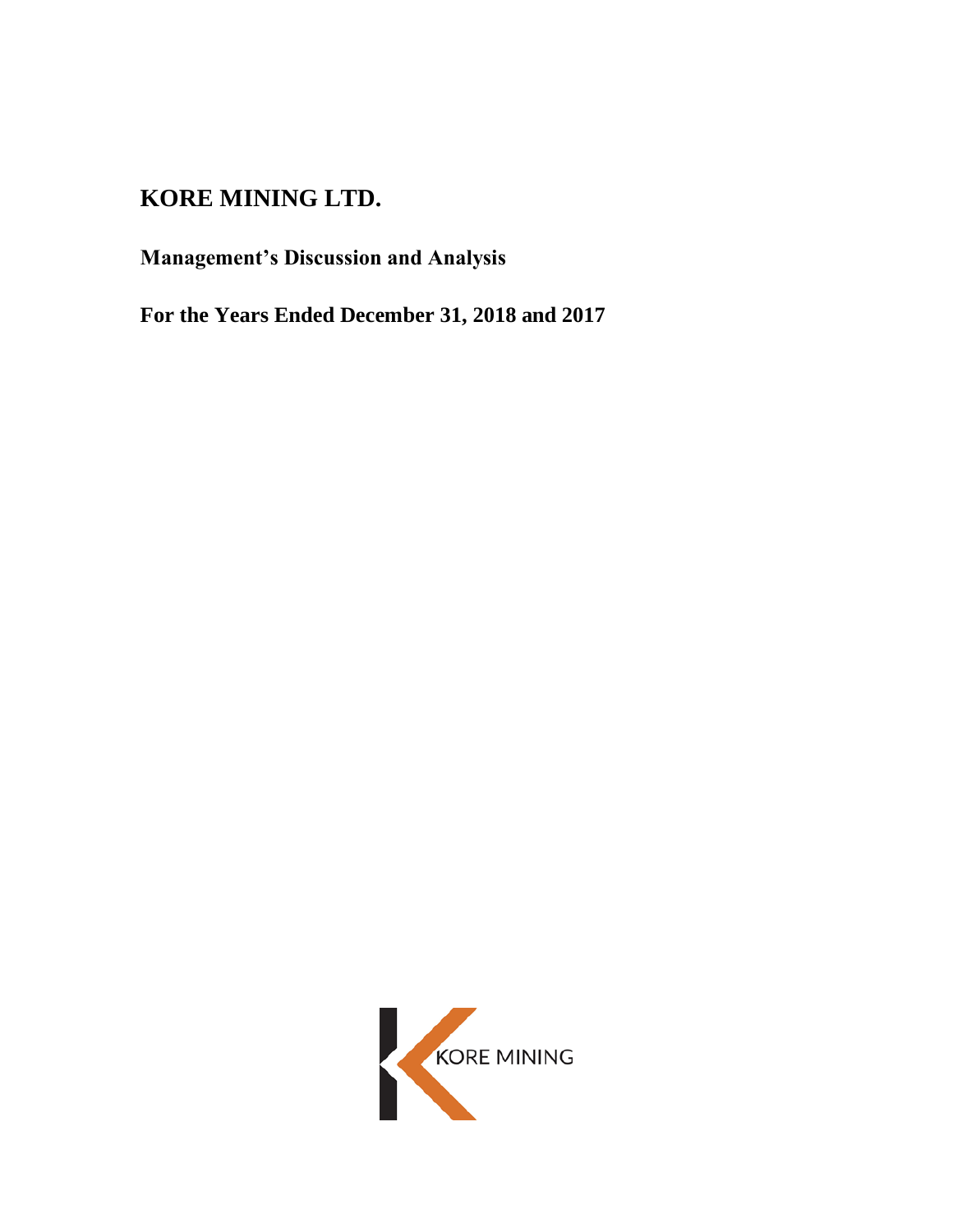The following Management's Discussion and Analysis ("MD&A"), prepared as of April 30, 2019, should be read together with the audited consolidated financial statements of KORE Mining Ltd. ("KORE Mining" or the "Company") for the years ended December 31, 2018 and 2017, and related notes thereto, which are prepared in accordance with International Financial Reporting Standards ("IFRS"). All amounts are stated in Canadian dollars unless otherwise indicated. The reader should be aware that historical results are not necessarily indicative of future performance.

# **Nature of Operations**

KORE Mining Ltd. (the "Company") is an exploration and development stage company that was formed through the amalgamation of Eureka Resources Inc. ("Eureka") and 1184938 BC Ltd (formerly Kore Mining Ltd.) ("Kore") in October 2018. More information on the amalgamation can be found on the Company's website at [www.koremining.com](http://www.koremining.com/) and on SEDAR at [www.sedar.com.](http://www.sedar.com/) The Company's head and registered office is located at Suite 2200, 885 West Georgia Street, Vancouver, British Columbia, V6C 3E8.

The Company's business is the acquisition, exploration and evaluation of primarily gold mineral properties located in the States of California, USA and Nevada, USA and in the Province of British Columbia, Canada. The Company's common shares are listed for trading on the TSX Venture Exchange ("TSX-V") as a Tier 2 issuer under the symbol "KORE". The Company's key project are the Imperial Project and the Long Valley Project, both located in California.

# **Overall Performance and Highlights**

The Company has generated no operating revenue to date. The Company relies on the issuance of common shares to finance the acquisition of and exploration and evaluation of its projects, and to provide general operating working capital.

During the year ended December 31, 2018, the Company accomplished the following:

- In October 2018, the Eureka completed a reverse takeover whereby the Eureka acquired all of the issued and outstanding shares of a 1184938 BC Ltd (formerly known as Kore Mining Ltd) ("Kore"), a private BC company, pursuant to an amalgamation between the Company, Kore and a wholly owned subsidiary of the Company under the Business Corporations Act (British Columbia) whereby the shareholders of Kore obtained control of the amalgamated entity through their resulting ownership of approximately 86% of the common shares of the resulting entity (the "RTO"). For accounting purposes, this RTO is considered to be an asset acquisition and has been treated as a capital transaction under IFRS 2 where Kore has been treated as the accounting parent company (legal subsidiary) and Eureka has been treated as the accounting subsidiary (legal parent).
- In October 2018, concurrently with the RTO, the Company completed a brokered private placement by issuing 3,900,000 units for proceeds of \$1,950,000. Each unit consisted of one share and one-half share purchase warrant. Each whole warrant entitles the holder to acquire one common share at a price of \$0.75 until October 30, 2020, subject to an acceleration clause whereby if the company gives notice that the closing price has equalled or exceeded \$1.00 per share for a period of ten consecutive dates, the Company may accelerate the expiry date of the warrants to 30 days from the date said notice is given. In addition, the Company issued 500,000 units on the same terms as above, for proceeds of \$250,000 pursuant to the conversion of \$250,000 of convertible debt. PI Financial Corp. acted as agent for the Offering.
- In October 2018, the Company completed the previously mentioned Transaction in accordance with the Amalgamation Agreement described herewith and filed on SEDAR at [www.sedar.com.](http://www.sedar.com/) The Company changed its name from Eureka Resources Inc. to KORE Mining Ltd. and trading symbol to "KORE".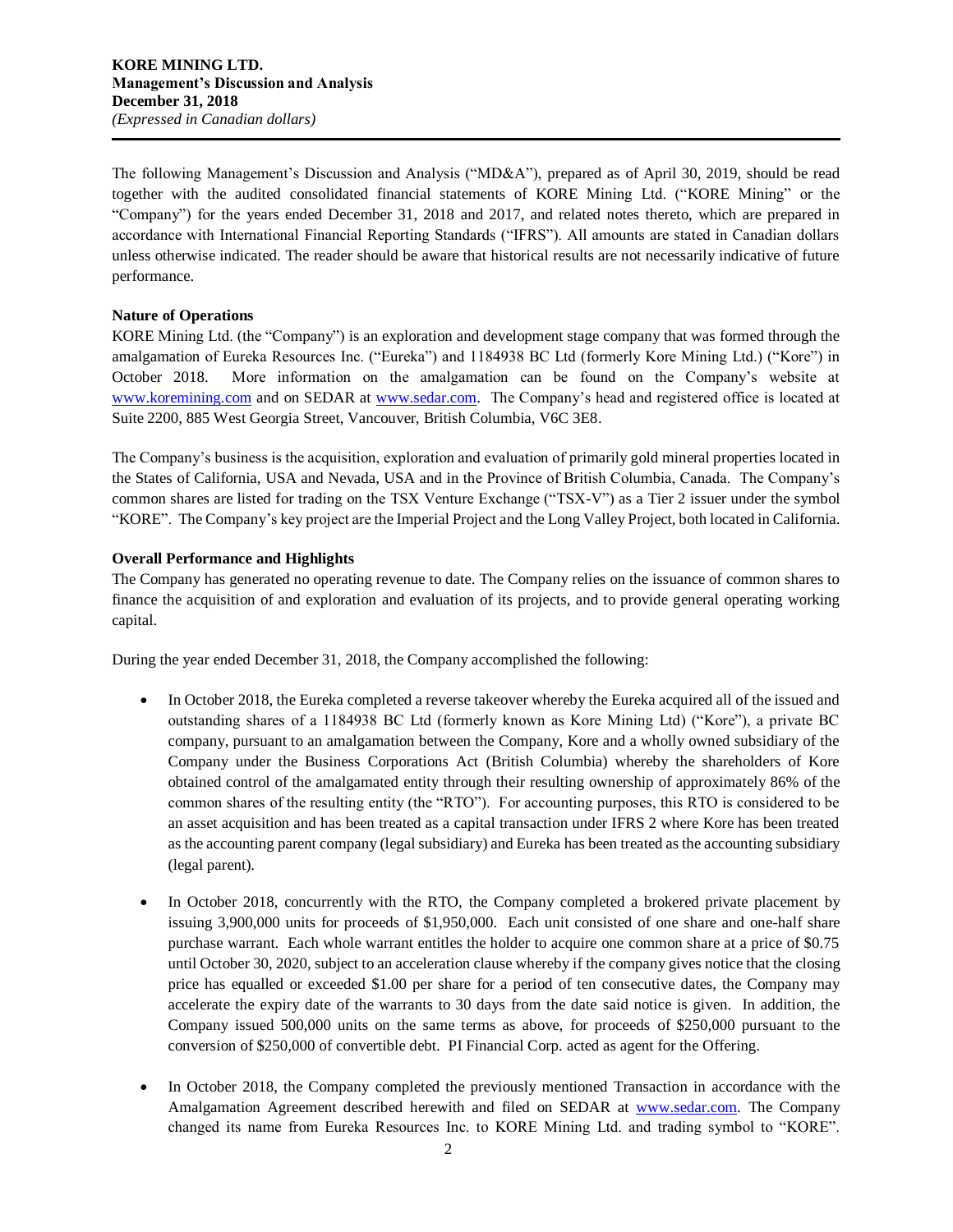Management of the Company was changed with Mr James W. Hynes replacing Mr Warren Stanyer as Chairman and Mr Adrian Rothwell replacing Mr Michael Sweatman as President and Chief Executive Officer. A new Board of Directors was appointed and includes:

- o James W. Hynes (Chairman);
- o Adrian Rothwell (President);
- o Harry Pokrandt;
- o Robert (Don) MacDonald;
- o Brendan Cahill.
- In November 2018, the Company announced it had granted a total of 1,375,000 stock options to its officers and directors and 300,000 stock options to a consultant. The options vested immediately on the grant date, and are exercisable at a price of \$0.50 per share for a five-year term in respect of 1,375,000 stock options and a three year term in respect of 300,000 stock options.
- In November 2018, the Company introduced the Imperial and Long Valley projects with a description of operating plans for the coming year. Compliant resources and project information can be obtained at [www.koremining.com/project-highlights.](http://www.koremining.com/project-highlights)
- In November 2018 the Company announced the initial results from the 4 hole 940 metre Phase 1 core drill program at the Gold Creek project in British Columbia, highlighting 25.7m of 1.3g/t Au and 11.1m of 2.0g/t Au.
- In December 2018, the balance of results of the Phase 1 program on Gold Creek were released, confirming 400m+ strike of gold mineralization and highlighting 1.5m of 32.2g/t Au within an overall intercept of 9.0m of 5.8g/t Au and 10.3m of 0.9g/t and 11.4m of 1g/t Au.

Subsequent to the year ended December 31, 2018, the following events have taken place:

- In January 2019, the Company released news of a discovery of a gold-copper porphyry on the FG Project, in British Columbia, intersecting semi-massive copper and iron sulphides, with its 3 hole NQ drill program of a total of 1,077 metres.
- In January 2019, the Company announced the appointment of Mr. Darin Wagner to the position of Advisor to the Company. The Company also granted a total of 3,000,000 options to various officers, directors and consultants of the Company, including Mr. Wagner (the "Stock Options"). The Stock Options will have an exercise price of \$0.14 and expire on January 13, 2024.
- In February 2019, Ms Jessica Van Den Akker was appointed Chief Financial Officer of the Company, replacing Mr Alan Ahlgren.
- In April 2019, the Company entered into definitive agreements with Macquarie Bank Ltd and its affiliates (collectively, "Macquarie") to issue a 1% NSR on the Imperial Project (the "Royalty") and issue 6,000,000 common shares of the Company for gross proceeds of \$4,000,000 ("Investment"). Pursuant to the terms of the documentation, the Investment grants certain rights for project financing and additional royalty issuance/sales to Macquarie, prescribes the use of proceeds to be used primarily to advance permitting of the Imperial Project, and grants the right to buy back the Royalty under certain conditions.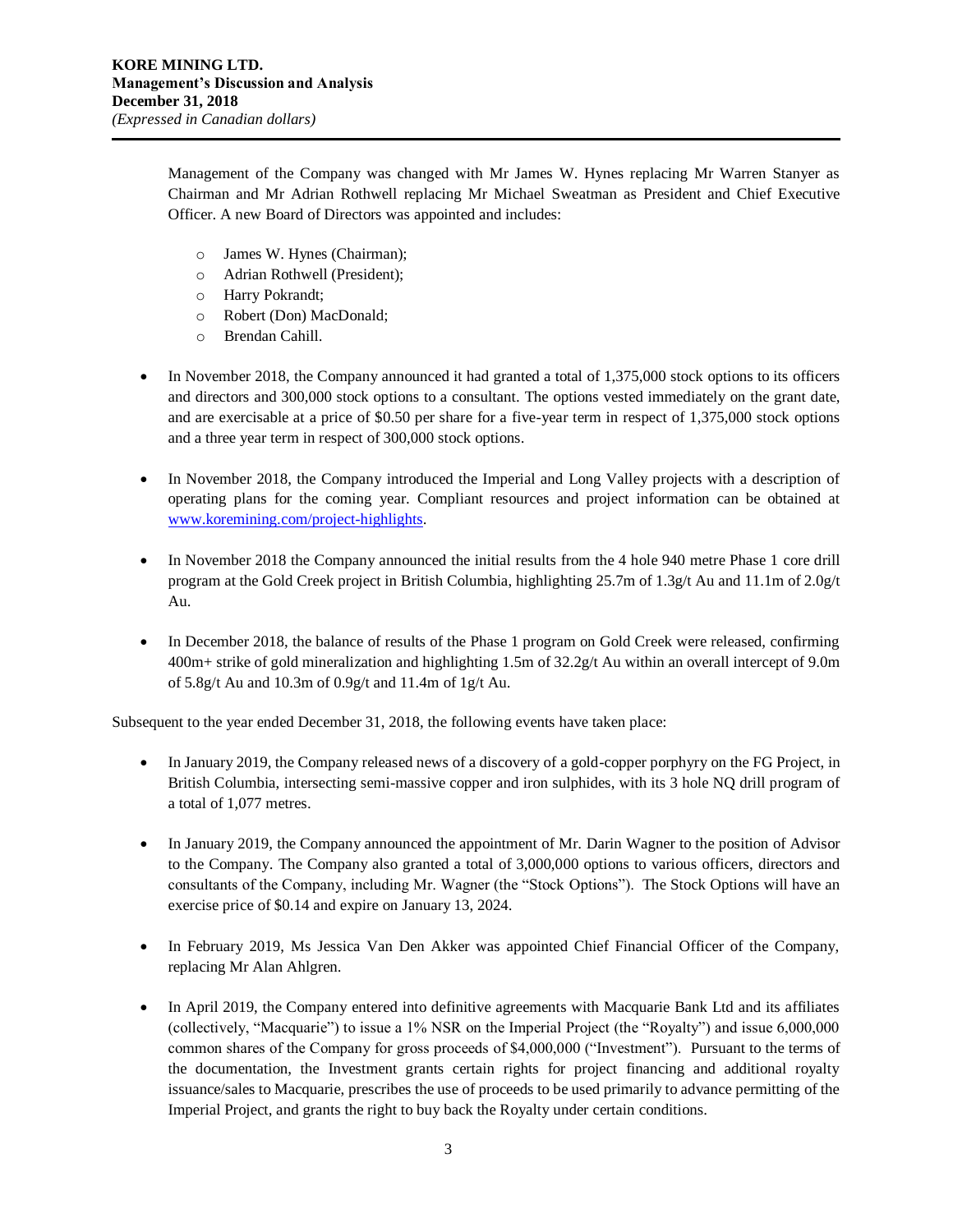#### *Project Summaries*

 $\overline{a}$ 

# *Imperial, California, USA*

On March 28, 2017, the Company purchased Imperial USA Corp. which owns the Imperial project located in California. In settlement of the purchase price, the Company paid US\$50,000 which had been deposited previously with the vendor in November 2016 related to a Letter Agreement, and US\$100,000 on the date of closing the purchase. The agreement has provisions for two further payments to the vendor, with US\$1,000,000 payable upon the announcement of a revised Preliminary Economic Assessment (PEA) or similar report and US\$1,000,000 payable 30 days after the date that gold is poured from ore the is mined from the related properties.

The vendor retains a 1% net smelter return royalty on the property. The vendor has the option to receive shares in the Company in settlement of the remaining payments up to achieving a maximum 4.9% ownership interest in the Company, above which level further share consideration is at the option of the Company.

In addition, the Company has committed to incur US\$5 million on the Imperial Project on or before March 2022, the fifth anniversary of the date of the Imperial Purchase Agreement. In the event that the Company does not incur these expenditures in this time, the Company must then pay US\$1,000,000 to the vendor to retain ownership.

The Imperial Property is located in Imperial County, in southeastern California. It is located along the Indian Pass Road approximately 26 miles northwest of the city of Yuma, Arizona, and is approximately 45 miles east-north-east of El Centro, California. The operating Mesquite Mine and the closed Picacho Mine are located roughly 10 miles to the west and east, respectively, of the property. The closed American Girl Mine is about 8 miles south of the project. Except for this activity, there is no mining activity in or around the claim block.

The Imperial Project consists of 370 lode claims, 281 millsite claims and 3 placer claims for a total of 654 claims covering a total area of approximately 5,721 acres, and it has been shown that certain mineralization at the Project is amenable to open pit run-of-mine heap leach operations. The company proposes to complete permitting studies to advance the project.

The project boasts an historic<sup>1</sup> oxide-only Proven & Probable Reserve of 89,567 Ktons @ 0.017 opt for 1,486,000 oz Au  $^2$ .

In 2012 an updated historic NI43-101<sup>3</sup> on the Imperial project was prepared by a former operator, as shown below.

 $<sup>1</sup>$  All estimates described above were prepared prior to 2000 and are presented herein merely as an item of historical interest with respect to the</sup> Imperial Project. There were a number of mineral resource estimates and associated mineral reserve calculations prepared on behalf of Glamis by the outside consulting group, Western States, during the period 1995 to 1998. It is believed that these estimates were not prepared in full compliance with the provisions included in National Instrument 43-101, as they do not clearly differentiate between Measured, Indicated, and Inferred categories of mineralization. Accordingly these estimates should not be relied upon. The Company has not done sufficient work to classify these historical estimates as current mineral resources or mineral reserves, and Kore is not treating these historical estimates as current mineral resources or mineral reserves.

<sup>2</sup> Western States Engineering Final Feasibility Study, April 1996. Prepared for Chemgold, Inc.

<sup>&</sup>lt;sup>3</sup> Imperial Project: Preliminary Economic Assessment Technical Report October 26, 2012 by Gordon Doerksen, P.Eng. Lois Boxill, P.Eng. et al of SRK Consulting (Canada) Inc. Prepared for ADR Capital Corp., Vancouver, BC. ("2012 PEA"), and PEA economic model.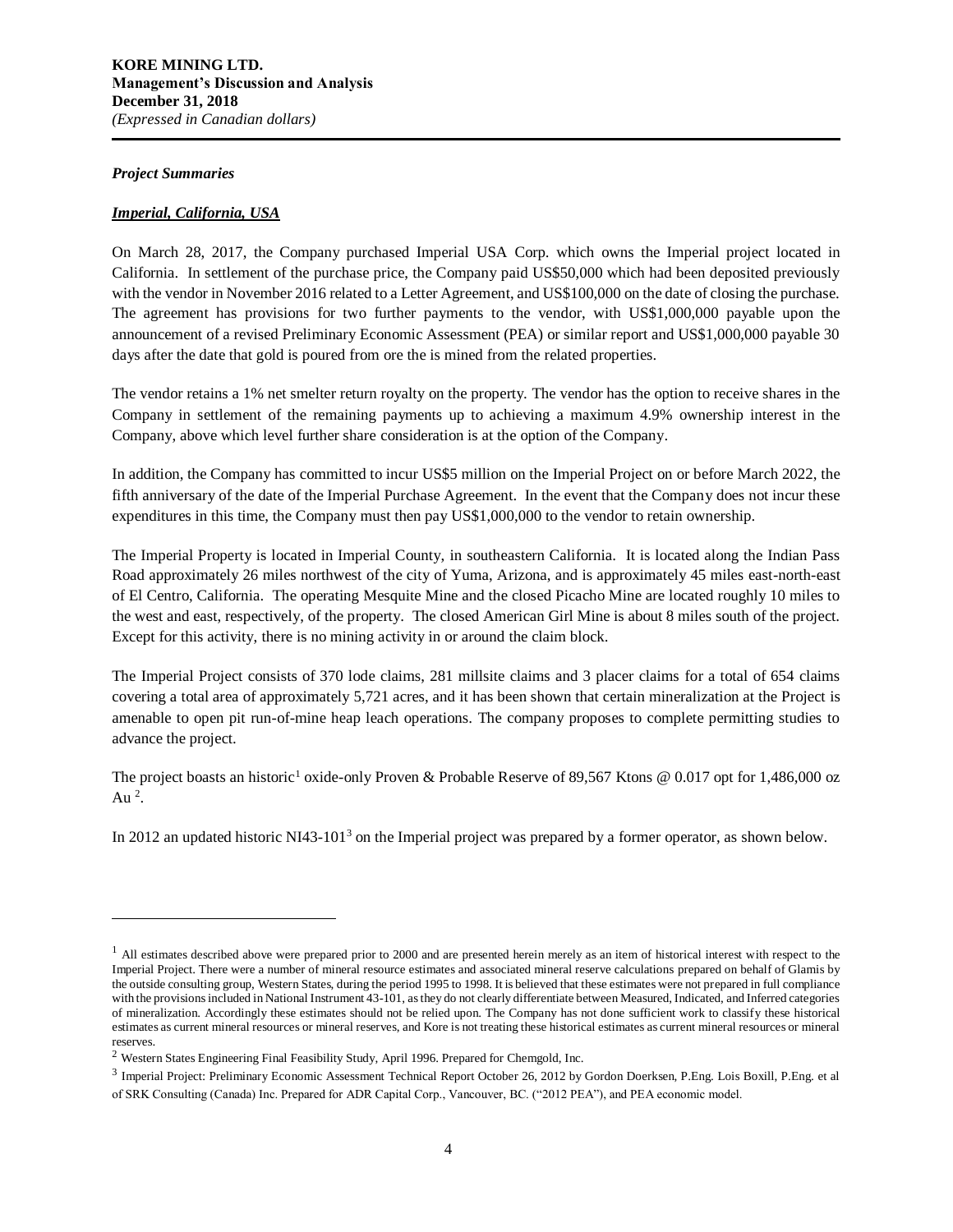The most recently prepared historic resource in 2012 was completed by SRK and considers that resource blocks located within a conceptual pit envelope show "reasonable prospects for economic extraction". Historic mineral resources are reported at a cut-off grade ("COG") of 0.005 oz/t and include all resource blocks above cut-off inside the conceptual pit shell.

|           | Size (tonnes) | Grade $(g/t)$ | Au $(oz)$ | Source           | Au Cutoff $(g/t)$ |
|-----------|---------------|---------------|-----------|------------------|-------------------|
|           |               |               |           |                  |                   |
| Indicated | 45,762,947    | 0.60          | 879,000   | 2012<br>Historic | 0.17              |
|           |               |               |           | <b>PEA</b>       |                   |
|           |               |               |           |                  |                   |
| Inferred  | 76,334,175    | 0.53          | 1,298,000 | 2012<br>Historic | 0.17              |
|           |               |               |           | <b>PEA</b>       |                   |
|           |               |               |           |                  |                   |

The claims are administered by the U.S. Bureau of Land Management ("BLM") on federally owned lands. The unpatented mining claims are all held by Imperial, and are in good standing with all holding fees paid for the current year. The claims will remain in effect for as long as the claim holding fees are paid to both the U.S. government and the county. The claims must also be maintained by ensuring that the claim posts and location notices are properly upright and visible.

The property is not subject to any production royalties or encumbrances except for a 1% net smelter return royalty held by Goldcorp Inc. on any gold production from the property.

The Company is not aware of any significant factors, risks or issues that may affect access, title, or the right or ability to perform work on the Imperial Project, nor is it aware of any material environmental liabilities related to the Imperial Project.

#### Notes:

The reader is cautioned that the above referenced "Historical Resource" is considered historical in nature and as such is based on prior data and reports prepared by previous property owners. The work necessary to verify the classification of this mineral resource estimate has not been completed and the resource estimate, therefore, cannot be treated as NI 43-101 current resource verified by a Qualified Person. There can be no assurance that any of the historical resources, in whole or in part, will ever become economically viable.

Mineral Resources are not mineral Reserves and do not have demonstrated economic viability. There is no certainty that all or any part of the mineral Resource will be converted into mineral Reserves. The estimate of mineral resources may be materially affected by environmental, permitting, legal, title, taxation, sociopolitical, marketing, or other relevant issues.

The historical mineral resources in this news release were estimated using the Canadian Institute of Mining, Metallurgy and Petroleum (CIM), CIM Standards on Mineral Resources and Reserves, Definitions and Guidelines prepared by the CIM Standing Committee on Reserve Definitions and adopted by CIM Council. Imperial Mineral Historical Resource Estimation Parameters: a) Grade estimation is based on assay samples composited to 20ft intervals. Grade capping thresholds were determined following a detailed statistical analysis of the data for the entire mineralized domains varied from 0.02 to 0.2 ounces per ton (opt) gold (Au). b) Resource model grade blocks were estimated using Gemcom GEMSTM modeling software based on a traditional wireframe interpretation constructed from a sectional interpretation of drilling data. c) The database for the Imperial model consisted of 349 RC holes totalling 190,134 feet of drilling. A total of 36,361 analyses were considered for use in the resource estimate. d) The modelled gold mineralized zone was subdivided into three domains displaying different strike or dip directions with a total length of 3,200 ft, width up to 800ft and average thickness of 85ft in the East area and 1,200ft in length, 1,000ft in width and average thickness of 90ft to 120ft in the West area, dipping from 5 to 35 degrees e) A bulk density value of 0.077 ton per cubic foot was used and derived from 9 core holes consisting of 32 samples collected in a 1994 and 1995 drilling program.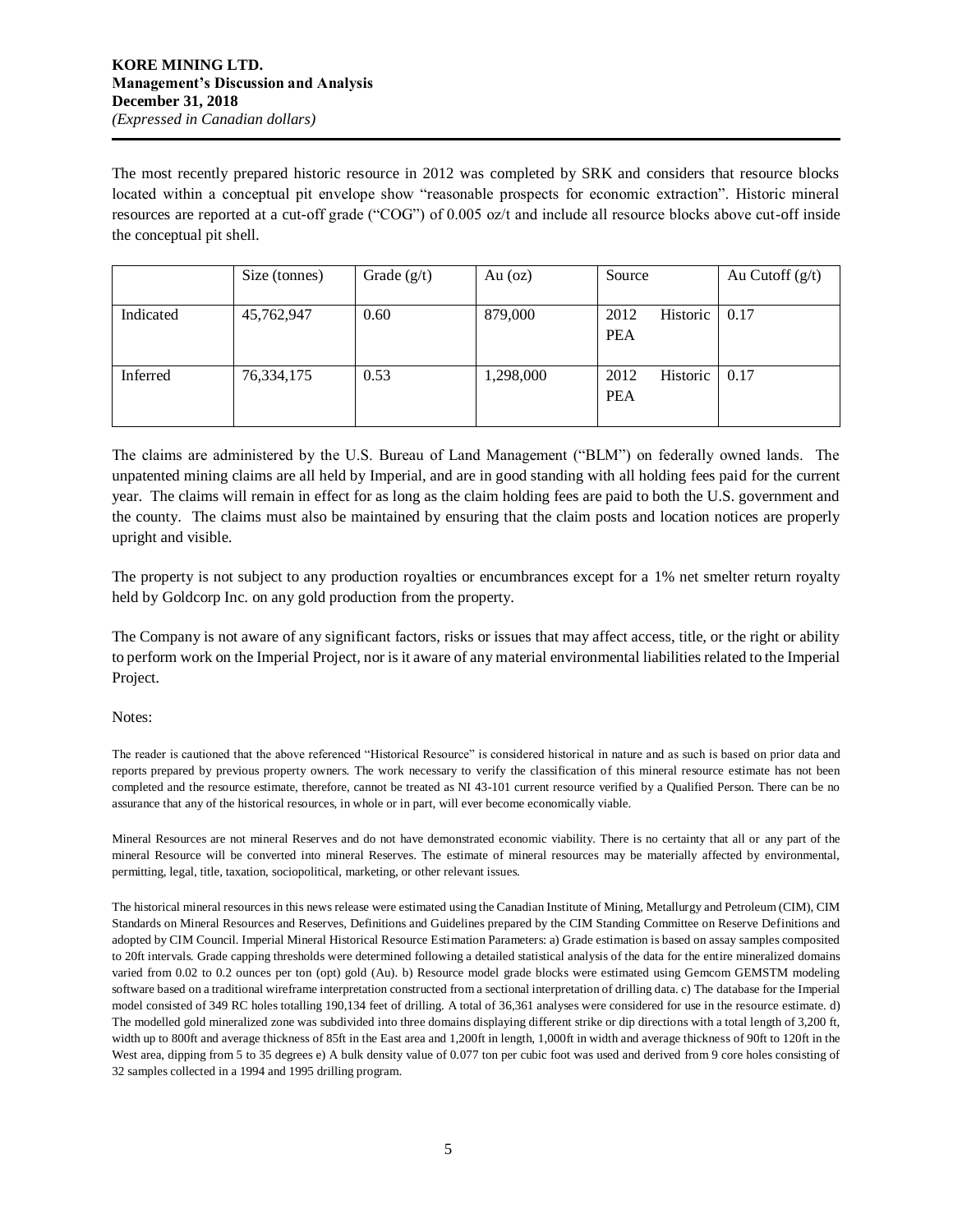Mineral resources were reported within an optimized pit shell using a gold price of US\$1,400/oz with a process recovery of 80%. g) Process costs used were US\$1.50/ton and G&A was US\$0.40/ton. Open pit mining costs were US\$1.20/ton and sustaining capex was US\$0.50/ton with open pit slopes of 45 degrees.

The quantity and grade of reported Inferred resources in this estimation are uncertain in nature and there has been insufficient exploration to define these Inferred resources as an Indicated or Measured mineral resource and it is uncertain if further exploration will result in upgrading them to an Indicated or Measured mineral resource category.

# *Long Valley, California, USA*

On March 31, 2017 the Company purchased 95 mining claims in the Long Valley area of California. Upon closing, the Company paid US\$350,000 with provisions in the agreement for further payments of US\$500,000 due 30 days after commencement of commercial production and US\$500,000 payable on the 12 month anniversary of the commencement of commercial production. The vendor has the option to receive shares in the Company in settlement of the outstanding payments. The mining claims were subsequently transferred to the Company's subsidiary, Kore USA Ltd.

The vendor retained a net smelter return royalty on the claims ("the Seller NSR"). The Seller NSR provides for a royalty of 0.5% on sale of production when the price of gold is under US\$1,400/oz, 1.0% when the price of gold is between US\$1,401 to US\$1,600/oz and 2.0% when the price of gold is above US\$1,600/oz. The Company has the option to purchase 1% of the royalty when the price of gold is above US\$1,600/oz for US\$2 million if purchased prior to the announcement of a feasibility study or US\$4 million if repurchased prior to commencement of commercial production. There is also a further 1% net smelter return royalty to another party on any gold production from the property. The property is not subject to any other production royalties or encumbrances.

The Long Valley Property is located in Mono County, east-central California, approximately 57miles to the south of the town of Bridgeport and about 45 miles north of the town of Bishop, California. Both towns are connected by U.S. Highway 395, which passes a few miles west of the property. Access to the property from the highway is via a series of graded gravel roads. The claims are administered by the BLM on federally owned lands administered by the Inyo National Forest, U.S. Department of Agriculture. The surface rights in the area of the claims are owned by the U.S. government, with the area being subject to a surface grazing lease issued by the U.S. Forest Service.

# *Exploration*

Since acquiring the Long Valley project in March 2017, Kore commissioned a geophysical survey conducted from December 10 through December 20, 2017, by Quantec Geoscience Ltd. A Spartan magnetotelluric (MT) survey acquired data from 72 sites distributed along five survey lines that were oriented east-west on approximately 1,300 ft line spacing (Tournerie, 2018). Figure 9.1 shows the coverage area of the five lines, which total approximately 8.3 line miles and cross the southern portion of the property.

The MT survey and historic geochemical and geophysical surverys highlighted the structure suitable for mineralization at depth and has provided the basis for targeting future drilling on the property.

Several periods of geological mapping have been performed in the area by employees of, or consultants to, Battle Mountain and Royal Gold. The mapping identified areas of alteration, silicification, and brecciation within the predominantly volcaniclastic rocks in the area which have been demonstrated to be favorable for gold mineralization. Many of these areas have been drilled with positive results, but other areas remain untested. In addition, much of the area is covered with soil or post-mineralization rocks, which could conceal areas favorable for mineralization.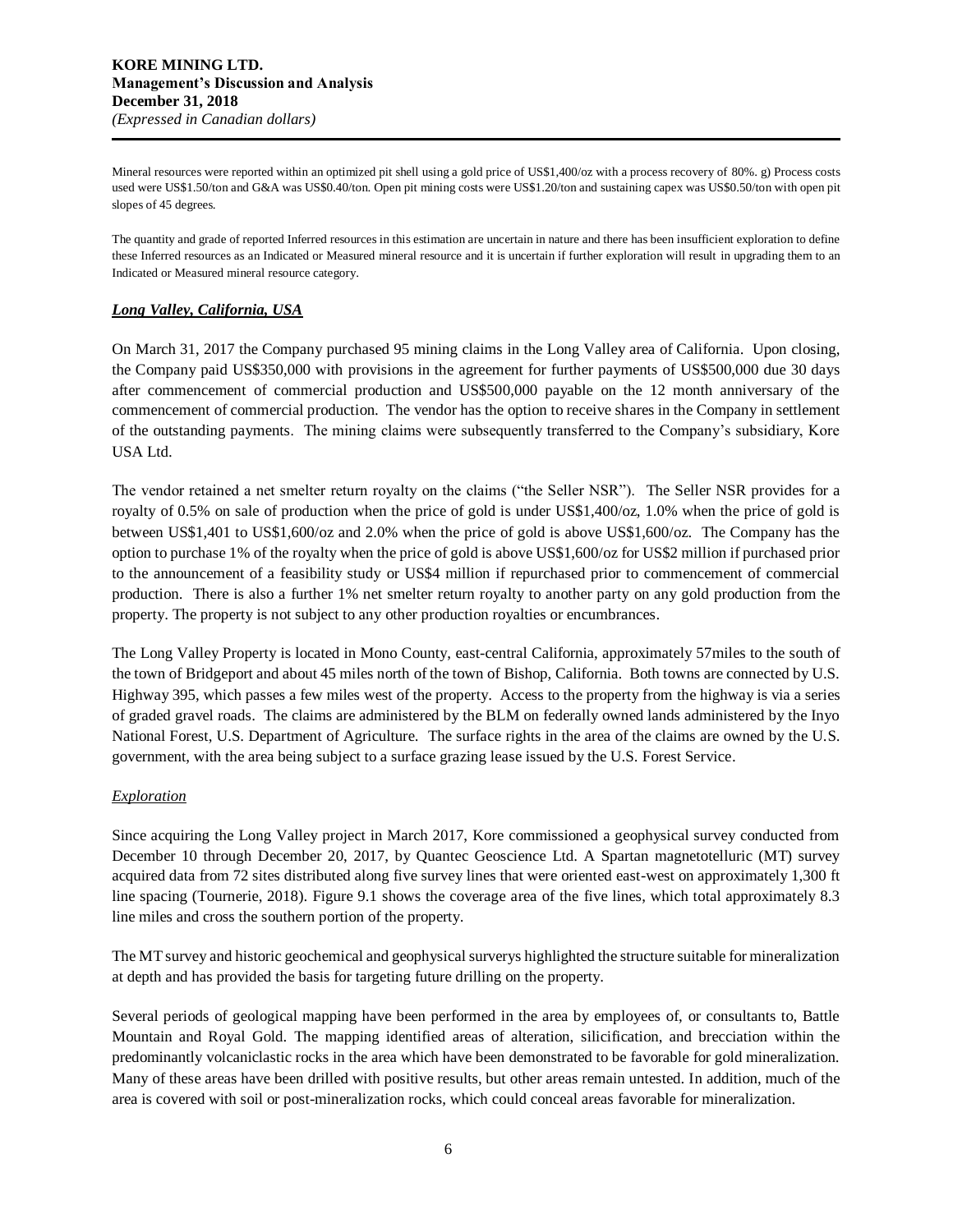Outside of the presently defined resource area, there are numerous drill holes which have intercepted significant intervals of gold and silver mineralization. The area of these drill holes is generally defined as the North and Middle zones and, with further drilling and the discovery of additional mineralized intercepts, they might also be the location of significant gold mineralization. All of the holes are vertical, and all intercepts are thought to represent true thickness. Some of the intercepts include 44.2 m of 1.2 g/t Au (LV-83-02), 36.6 m of 0.82 g/t Au (LV-83-03), 36.6 m of 0.58 g/t oz Au (LV-83-05), 25.9 m of 0.65 oz Au (LV-83-34), and 24.4 m of 0.72 g/t Au (LV-83-51).The table below summarizes the drilling on the property. The database contains 896 drill holes totalling 268,275 ft of drilling. Seven drill holes are missing coordinate information. There has been no drilling on the property since 1997, and there has been none conducted by the issuer.

# **Table: Long Valley Drilling Summary**

| <b>Company</b> | Year      | RC<br><b>Holes</b> | RC<br>Footage | <b>Rotary</b><br><b>Holes</b> | <b>Rotary</b><br>Footage | Air<br><b>Track</b><br><b>Holes</b> | <b>Air Track</b><br>Footage | Core<br><b>Holes</b> | Core<br>Footage | <b>Total</b><br><b>Drill</b><br><b>Holes</b> | <b>Total</b><br>Footage |
|----------------|-----------|--------------------|---------------|-------------------------------|--------------------------|-------------------------------------|-----------------------------|----------------------|-----------------|----------------------------------------------|-------------------------|
| Freeport       | 1983-1984 | 80                 | 18,615        |                               |                          |                                     |                             |                      |                 | 80                                           | 18,615                  |
| Standard       | 1985      |                    |               | 24                            | 2,055                    |                                     |                             |                      |                 | 24                                           | 2,055                   |
| Royal Gold     | 1988      |                    |               |                               |                          | 52                                  | 4.770                       |                      |                 | 52                                           | 4,770                   |
| Battle Mtn.    | 1991      | 59                 | 18,685        |                               |                          |                                     |                             |                      |                 | 59                                           | 18,685                  |
| Royal Gold     | 1994-1997 | 615                | 206,410       |                               |                          |                                     |                             | 10                   | 1.491           | 625                                          | 207,901                 |
| Amax           | 1997      | 46                 | 13,835        |                               |                          |                                     |                             | 10                   | 2.414           | 56                                           | 16.249                  |
| Totals         |           | 800                | 257,545       | 24                            | 2,055                    | 52                                  | 4,770                       | 20                   | 3,905           | 896                                          | 268,275                 |

Most of the drill hole samples obtained from the property were from generally dry RC drilling, although when drilling below the water table, significant flows were encountered. Water was added when drilling dry to improve recovery.

Kore recently commissioned an updated, pit-optimized resource estimate that increased gold ounces in the measured and indicated categories. We anticipate further resource expansion from our upcoming drill program. The deposit shows potential for expansion both laterally and at depth with consistent grades. The potential for deeper higher-grade feeder zones along the mineralization-controlling fault offers a compelling expansion target.

In 2018, mineral resources reported for the Long Valley property were modelled and estimated by Mine Development Associates ("MDA") in accordance with the CIM Standards. The model for the resource was prepared in 2003 by MDA, with the current updated resource calculated on April 25, 2018. No drilling occurred on the property after the 2003 model was created. The resource estimate considered both a heap leach operation for oxide and transition material and a plant to recover sulfide material. Pit optimization parameters were developed for the different materials.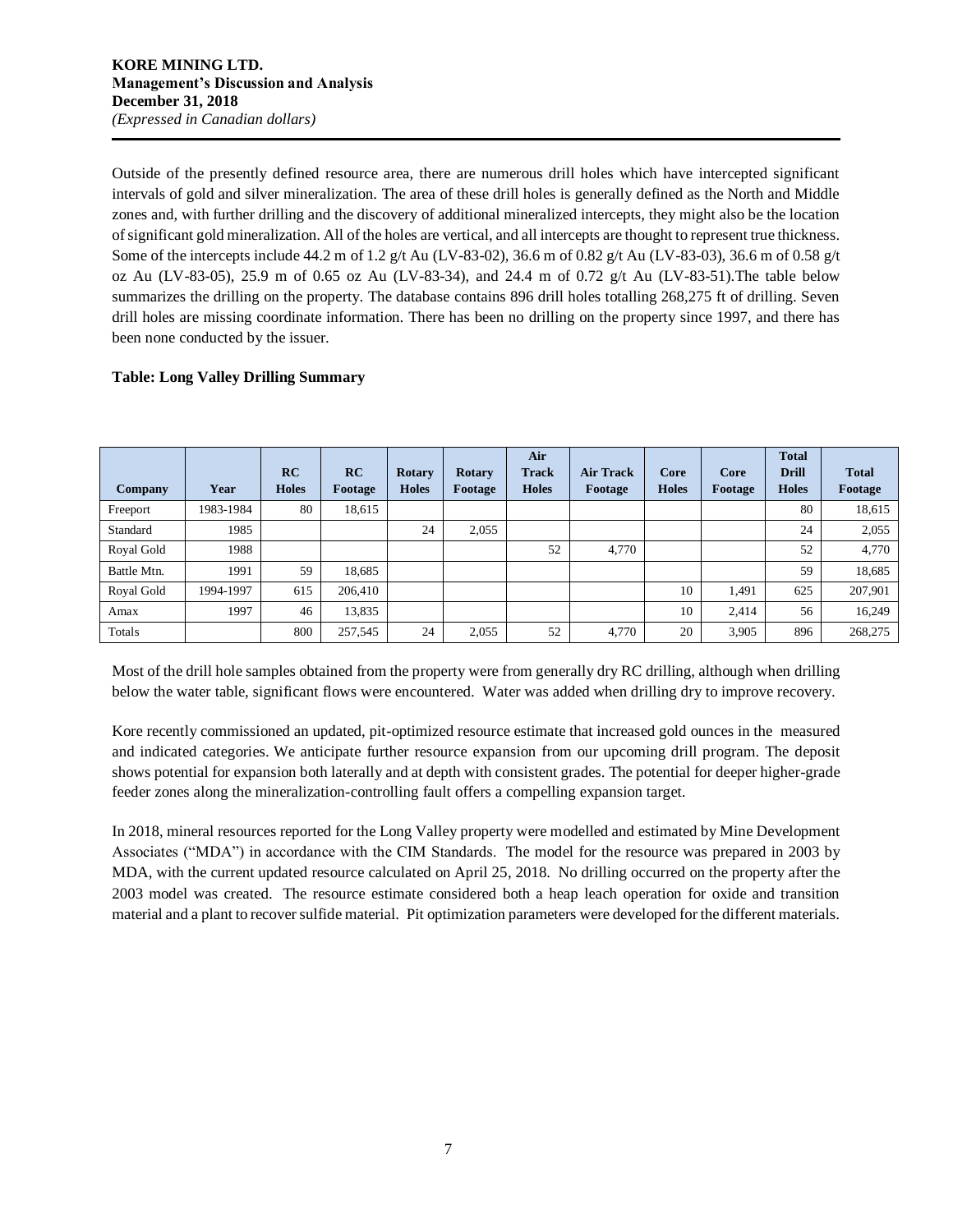Gold resources that are contained in a \$1,500 per ounce optimized pit were estimated by MDA for the Hilton Creek, Southeast, and South zones and are summarized in the table below<sup>4</sup>.

|                      | Size (tonnes) | Grade $(g/t)$ | Au $(oz)$ | Au Cutoff $(g/t)$ |
|----------------------|---------------|---------------|-----------|-------------------|
| Measured             | 27,469,000    | 0.55          | 481,000   | $0.156^5$         |
| Indicated            | 39,332,000    | 0.61          | 766,000   | $0.156^6$         |
| <b>Total M&amp;I</b> | 66,801,000    | 0.58          | 1,247,000 |                   |
| <b>Inferred</b>      | 23,560,000    | 0.64          | 486,000   | $0.156^7$         |

Resources reported as oxide in this report are the material situated above an oxide-sulfide boundary that was generally determined by recording the last occurrence of oxide minerals observed in the drill cuttings or core, and above a transition zone that occurs approximately between 150 and 200 feet below the surface. As such, not all material situated above this boundary can be considered as oxide in the context of metallurgical recovery, as it undoubtedly includes materials that will react differently metallurgically. One of the most important tasks to complete is the development of a model that better defines the metallurgical characteristics of the deposit and is planned as a next step by Kore.

The unpatented mining claims are all held by Kore USA, and are in good standing with all holding fees paid for the current year. The claims will remain in effect for as long as the claim holding fees are paid to both the U.S. government and the county. The claims must also be maintained by ensuring that the claim posts and location notices are properly upright and visible.

The Company is not aware of any significant factors, risks or issues that may affect access, title, or the right or ability to perform work on the Long Valley Project. The Company is not aware of any material environmental liabilities related to the Long Valley Property.

# *FG Project, British Columbia, Canada*

 $\overline{a}$ 

KORE's 100% owned FG property ("FG Project") is a gold and early stage gold-copper project located in the Cariboo Mining Division of British Columbia, Canada. See Area Map on [https://www.koremining.com/fg-gold/.](https://www.koremining.com/fg-gold/) FG Project

<sup>&</sup>lt;sup>4</sup> The scientific and technical information in this summary relating to the Long Valley Project is derived from, and in some instances is a direct extract from, and based on the assumptions, qualifications and procedures set out in, the technical report titled "*Technical Report and Resource Estimate for the Long Valley Project, Mono County, California*", with an effective date of April 25, 2018, prepared for the Company by Neil Prenn, P.E. and Steven I. Weiss, C.P.G. (together, the "**Authors**") of Mine Development Associates ("**MDA**") in accordance with NI 43-101 (the "**Technical Report**"). Such assumptions, qualifications and procedures are not fully described herein and the following summary does not purport to be a complete summary of the Technical Report. References to the "**property**" in this section refer to the Long Valley Project. Reference should be made to the full text of the Technical Report, which is available for review under Eureka's profile on SEDAR at www.sedar.com.

 $5$  Oxide only. Transition and sulfide cut-off grade 0.187 g/t.

 $6$  Oxide only. Transition and sulfide cut-off grade 0.187 g/t.

 $7$  Oxide only. Transition and sulfide cut-off grade 0.187 g/t.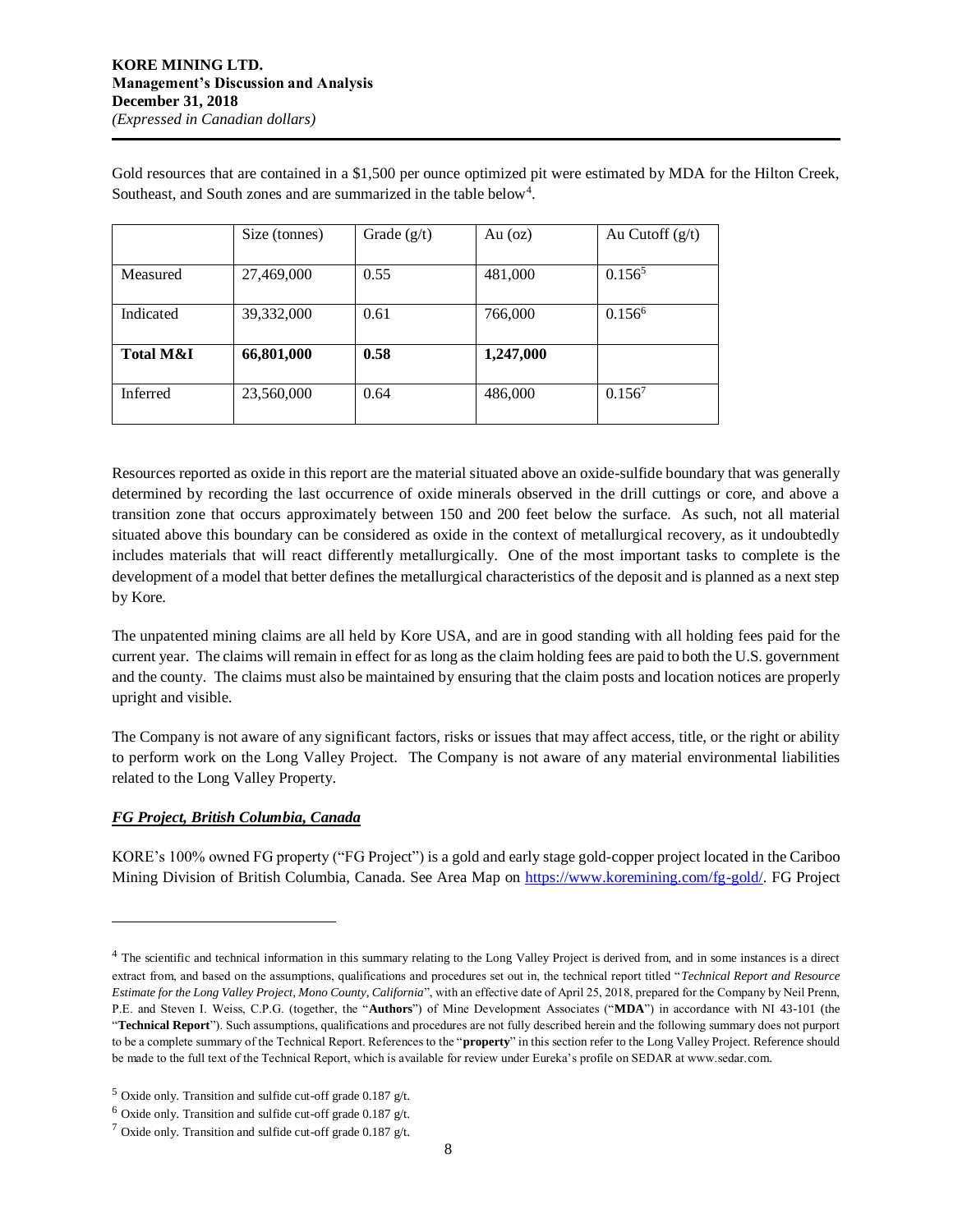is a strata-controlled gold project located at the headwaters of the Horsefly River, 50 kms east of Horsefly, B.C. and consists of 35 contiguous claims (13,008 hectares).

In 2018, KORE staked an additional 2,608 hectares of prospective intrusives, centered on the Eureka Syncline to bring the total for the FG Gold-Copper Project to 13,008 hectares. The Project has yielded highly prospective targets within a porphyritic intrusion called the Nova Zone, discovered through compilation of historic soil geochemistry, and airborne geophysical studies. Hundreds of historical rock samples in the Nova Zone were anomalous for gold (>0.1  $g(t)$  and copper (>500ppm) with individual gold values as high as 7.8 g/t and copper values as high as 3.03%.

The Company also completed a drilling program in 2018, with 3 NQ drill holes completed for a total of 1,077m. The holes encountered semi-massive and massive copper and iron sulphides at the newly discovered gold-copper porphyry. The newly discovered Nova Zone is a potentially 3.5km x 1km gold-copper porphyritic intrusion. The initial discovery was released in the Company's news release on January 7, 2019.

The Company's Phase 1 drilling (hole DDH-18-002) intersected over 32 metres of 0.52% copper equivalent, including 8.65 metres of 1.1% copper equivalent.<sup>8</sup> Gold grades as high as 5.70 g/t, copper grades as high as 1.01%, and silver grades as high as 4.98 g/t were encountered in drill core. Drill result highlights can be seen at [insert web site link].

Hole DDH-18-002 intersected two zones of near surface gold, copper, and silver bearing semi-massive and massive sulphides with a combined core length of 32.65 metres ("m") grading 0.52% copper equivalent. This intersection included:

- 0.37 grams per tonne ("g/t") Au, 0.18% Cu, 0.79 g/t Ag or 0.43% copper equivalent ("CuEq") over 16.04m starting at 82.50m
- 1.52 g/t Au, 0.15 % Cu, 0.69 g/t Ag or 1.13% copper equivalent ("CuEq") over 8.65m starting at 106.50m

The Nova Zone Map showing location of Phase 1 drilling, cross sections, geophysical anomalies, mapped geology, and historic gold and copper in soils and anomalous rocks can be seen at [https://www.koremining.com/pr0102192.](https://www.koremining.com/pr0102192)

The FG Project property has a historic Measured and Indicated resource containing an estimated 379,000 ounces of gold at an average grade of 0.776 g/t (using a 0.5 g/t cut-off), and an Inferred resource containing an estimated 634,900 ounces of gold at an average grade of 0.718 g/t (using a 0.5 g/t cut-off). Additional mineralization has been outlined over a 3 km strike length with five key zones of mineralization (NE Zone, Main Zone, SW Limb, Grouse Creek, Frasergold Creek) identified along a 10km strike length of the sedimentary horizon. Further details on the gold resource can be found in "NI 43-101 Technical Report, Frasergold Exploration Project, Cariboo Mining Division, dated July 27, 2015" available on SEDAR or on the Company's website.

The Company is not aware of any significant factors, risks or issues that may affect access, title, or the right or ability to perform work on the property. The Company is not aware of any material environmental liabilities related to the property. An exploration permit was recently received for the FG Project which allows, subject to several conditions, drilling of up to ten drill holes in the northwest area of the FG Project proximal to current roads.

l

<sup>8</sup> Cu equivalent calculated using metals prices at April 29, 2019: USD\$1,278/oz Au, \$14.77/oz Ag, \$2.90/lb Cu.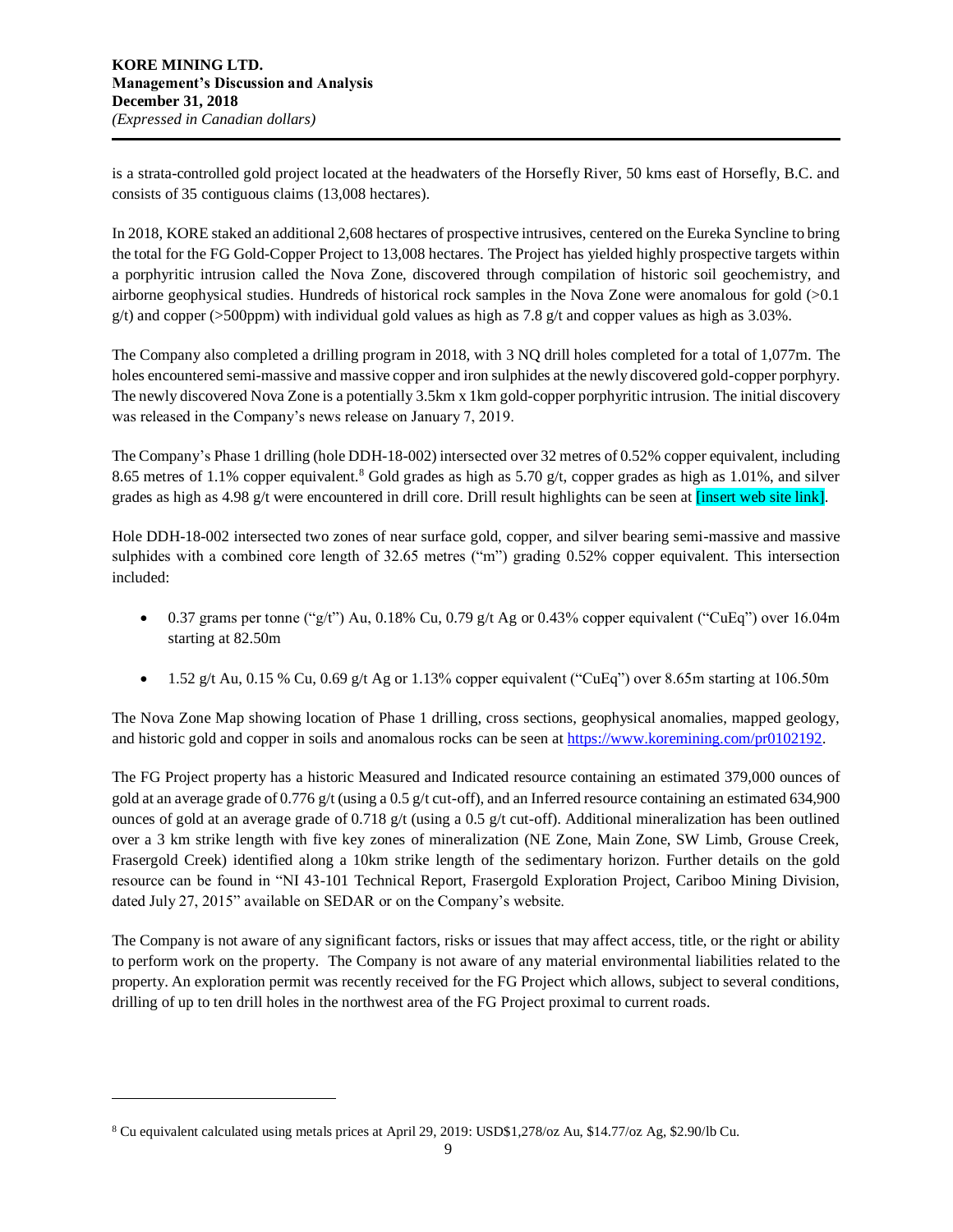# *Gold Creek Project, British Columbia, Canada*

The 100% owned Gold Creek project ("Gold Creek") is located 2km NE of the town of Likely in the Cariboo - the heart of British Columbia's historic "Gold Rush" district. Gold Creek consists of 34 claims totalling 9,673 ha and approximately 8km to the NW of the Spanish Mountain deposit. Access is from Likely by all-weather gravel road. The site has well developed infrastructure and is just 70km NE of Williams Lake, a major regional centre serviced by an airport and railway. See Area Map o[n https://www.koremining.com/gold-creek.](https://www.koremining.com/gold-creek)

The property has several small roads that will provide easy access for drilling the claims. The property is adjacent to and on strike with a large, NW-SE trending gold-bearing zone bounded by the Quesnel River ("QR") historic mine and mill owned by Barkerville Gold Mines Ltd (TSXV: BGM) to the NW and the Spanish Mountain project owned by Spanish Mountain Gold Ltd. (TSXV: SPA) to the SE. Gold Creek also sits to the NE of Mt Polley (Imperial Metals). Gold mineralization encountered to date at Gold Creek strikes toward the Spanish Mountain deposit which is located 8 kms to the southeast. Spanish Mountain hosts a 2.48-million-ounce measured and indicated gold resource (see Spanish Mountain Gold Ltd. news release dated April 10, 2017). The Gold Creek mineralized zone is interpreted to occur above the stratigraphic unit, which hosts the Spanish Mountain mineralization.

There are numerous soil anomalies on the property over a 12 km strike length. Much of Gold Creek is covered by overburden and remains virtually unexplored. Limited percussion drilling was completed in the 1980's, with anomalous values of gold up to 1.1g/t reported over a hole length of 1.5 metres.

In May 2017, the Company, under previous management, completed its initial diamond drill program at Gold Creek. From the Company's 2017 program, it was concluded that none of the holes crossed the entire zone and there appears to be 2 higher grade zones, with narrower intercepts of even higher grade. Compilation of historical results were completed by KORE in 2018 to determine drill targets, including the mapping of an arsenic MMI survey from 2011. The Company has observed gold mineralization to closely report to arsenic occurrences and is typified by hydrothermally altered sedimentary sequences of greywacke and argillite. Mineralization, consists of native gold and sulphides, and is similar to mineralization observed at the QR deposit to the west of the project area.

Compilation of historic arsenic in soils highlights an 8.5km long NW-SE trend that is coincident with the NW-SE trending Camp Zone and the recent drilling.

In 2018, a total of 4 HQ drill holes for 940 meters were completed within the Camp Zone to test strike length extension of the successful discovery drill program completed in 2017. These holes step out approximately 300m from previous drilling. All 4 of the holes encountered long intercepts of gold mineralization, broad zones of alteration and mineralization within a Triassic Upper Nicola greywacke, interbedded with argillites, mudstones, and conglomerates. 2018 Drilling results combined with 2017 results including GC17-35 which intercepted 84.65 metres of 1.0 g/t Au including higher-grade intercepts, confirms large widths of mineralization and the potential for a large resource.

Visible gold was present in the core from one hole. Highlighted intercepts include 9.0m of 5.8g/t Au, including 1.5m of 32.2g/t Au in the final drill hole, GC18-039. Gold grades appear to be increasing at depth (open) and along strike in higher zones of arsenic in soils.

· Hole GC18-38 intercepted 10.3 metres of 0.9g/t Au and 11.4 metres of 1.0g/t Au.

· Confirms positive correlation in drill holes between elevated arsenic (>100 ppm) and anomalous gold and potential for a large resource within an 8.5km long arsenic-in-soils anomaly.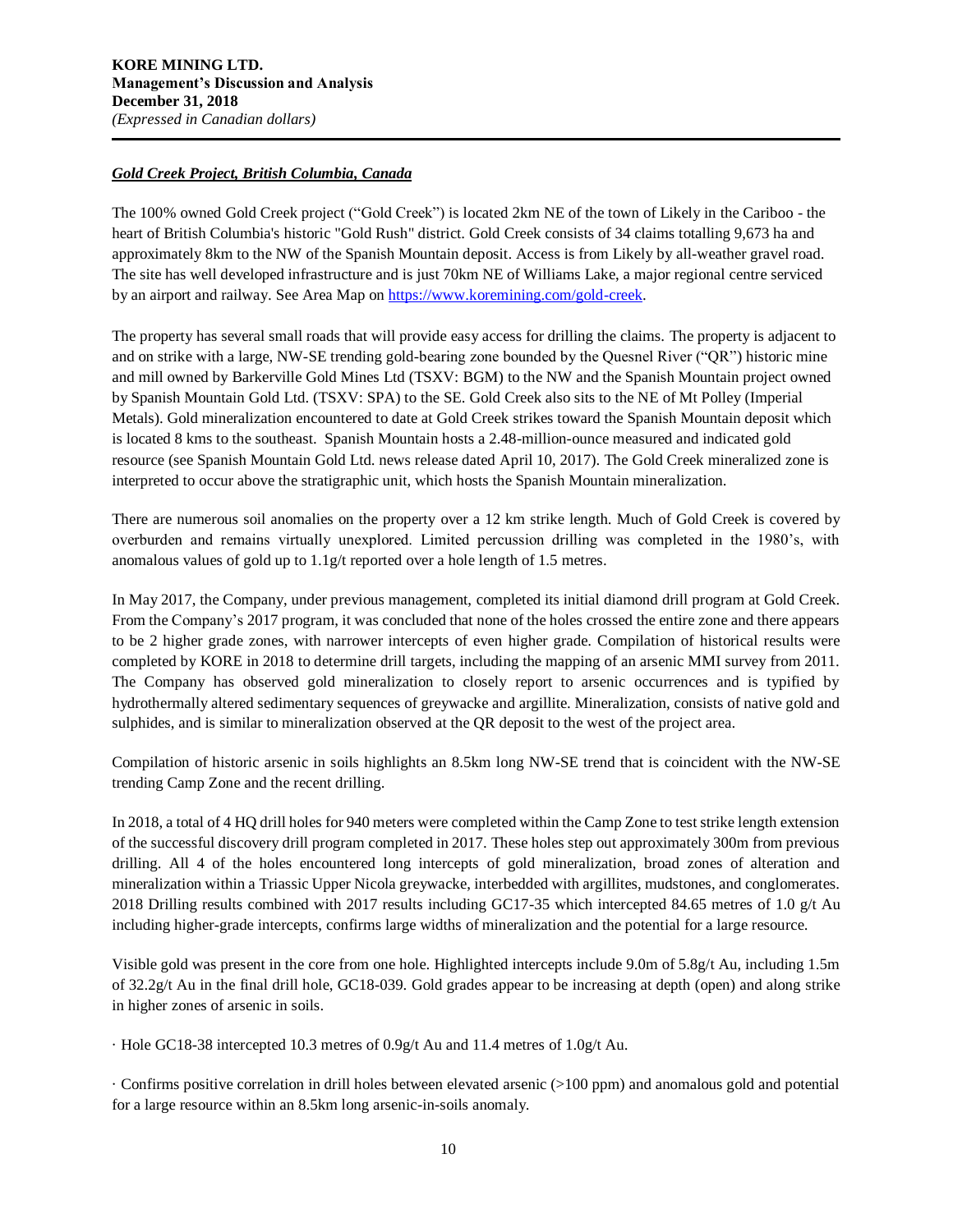· Recent drilling combined with historical trenching extends the Camp Zone to 400m+ along strike.

Every hole so far in the Camp Zone has encountered gold mineralization and is open along strike and at depth. Given that drilling to date encompasses less than 5% of the recently interpreted 8.5km long arsenic in soils trend, the potential for additional discovery is high and the Company plans to continue exploration on the property in due course.

Recent results can be found in the Company's news releases on November 13, 2018: [https://www.koremining.com/news/2018/11/13/kore-drills-257m-of-13-gt-gold-and-111m-of-20-gt-gold-in-initial](https://www.koremining.com/news/2018/11/13/kore-drills-257m-of-13-gt-gold-and-111m-of-20-gt-gold-in-initial-drill-hole-of-phase-1-drilling-at-gold-creek)[drill-hole-of-phase-1-drilling-at-gold-creek;](https://www.koremining.com/news/2018/11/13/kore-drills-257m-of-13-gt-gold-and-111m-of-20-gt-gold-in-initial-drill-hole-of-phase-1-drilling-at-gold-creek)

and on December 4, 2018:

[https://www.koremining.com/news/2018/12/3/kore-drills-90m-of-58-gt-gold-including-15m-of-322-gt-gold-in](https://www.koremining.com/news/2018/12/3/kore-drills-90m-of-58-gt-gold-including-15m-of-322-gt-gold-in-final-drill-hole-of-phase-1-drilling-at-gold-creek)[final-drill-hole-of-phase-1-drilling-at-gold-creek](https://www.koremining.com/news/2018/12/3/kore-drills-90m-of-58-gt-gold-including-15m-of-322-gt-gold-in-final-drill-hole-of-phase-1-drilling-at-gold-creek)

In November 2016, Eureka entered into an option agreement to earn up to a 100% interest in the Gold Creek project ("Gold Creek"), which it satisfied by incurring \$130,000 in exploration expenditures and the issuance of 300,000 common shares by August 31, 2018.

The vendor retained a 1% net smelter royalty. The Company may purchase one-half of the royalty for \$1,000,000.

# *Future Plans*

In 2019, in respect of the Imperial Project, KORE plans to:

- Submit technical reports to augment the EIS and advance the permitting of the Imperial Project
- Update baseline environmental studies, detailed engineering and mine plan, and surface facilities
- Submit an updated Plan of Operation to BLM and Imperial County

# *David S. Smith, CPG, is the Company's designated independent Qualified Person for this MD&A within the meaning of National Instrument 43-101 and has reviewed and approved the technical information described herein.*

# **Exploration & Evaluation Expenses**

Following is a summary of accumulated acquisition costs and exploration and evaluation expenses by project for the years ended December 31, 2018 and 2017.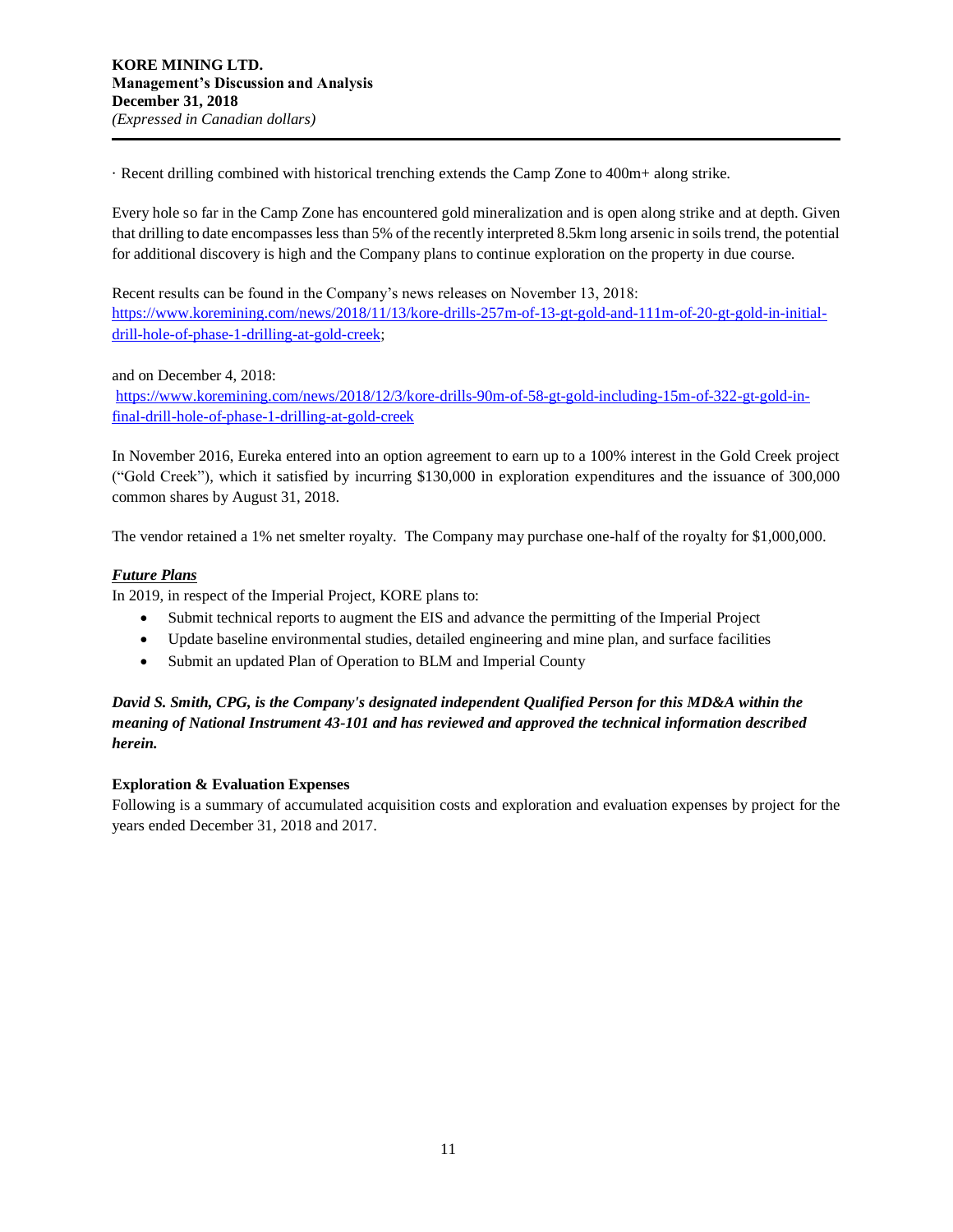# **KORE MINING LTD. Management's Discussion and Analysis December 31, 2018**

*(Expressed in Canadian dollars)*

| As at December 31, 2018                          | Long Valley | Imperial     | FG Gold-<br>Copper | <b>Gold Creek</b> | General<br>Exploration |
|--------------------------------------------------|-------------|--------------|--------------------|-------------------|------------------------|
| <b>Acquisition Costs</b>                         | \$527,374   | \$216,675    | \$ 370,607         | \$498,136         | \$                     |
| ended<br>For<br>the<br>year<br>December 31, 2018 | Long Valley | Imperial     | FG Gold-<br>Copper | <b>Gold Creek</b> | General<br>Exploration |
| Exploration and                                  |             |              |                    |                   |                        |
| evaluation expenses                              |             |              |                    |                   |                        |
| Assay and sampling                               | \$          | $\mathbb{S}$ | \$<br>84,658       | \$                | \$                     |
| Claim maintenance                                | 57,731      | 146,011      |                    |                   |                        |
| Community                                        |             | 25,113       |                    |                   |                        |
| consultation                                     |             |              |                    |                   |                        |
| Engineering, metallurgy<br>and geotechnical      | 3,434       | 82,414       |                    |                   | 1,881                  |
| Geographic information<br>system                 | 8,099       | 770          | 595                |                   |                        |
| Permitting                                       | 36,128      | 397,865      |                    |                   |                        |
| Project support                                  | 13,252      |              |                    |                   |                        |
| Project evaluation costs                         |             |              |                    | 5,406             |                        |
| Surveying                                        |             | 2,646        |                    |                   |                        |
| Travel                                           |             |              | 8,496              |                   | 525                    |
|                                                  | \$118,644   | \$654,819    | \$<br>93,749       | \$<br>5,406       | 2,406<br>\$            |

| As at December 31, 2017                  | Long<br>Valley | Imperial      | FG Gold-<br>Copper | <b>Gold Creek</b> |
|------------------------------------------|----------------|---------------|--------------------|-------------------|
| <b>Acquisition Costs</b>                 | \$489,787      | 200,251<br>\$ | \$                 | \$                |
| For the year ended December 31, 2017     | Long<br>Valley | Imperial      | FG Gold-<br>Copper | <b>Gold Creek</b> |
| Exploration and evaluation expenses      |                |               |                    |                   |
| Claim maintenance                        | \$<br>26,650   | \$<br>141.921 | \$                 | \$                |
| Engineering, metallurgy and geotechnical |                | 31,058        |                    |                   |
| Geophysics                               | 115,826        |               |                    |                   |
| Permitting                               | 23,347         | 174,780       |                    |                   |
| Property taxes                           | 1,372          | 9.198         |                    |                   |
|                                          | \$167,195      | 356,957       | \$                 |                   |

# **Selected Annual Information**

The following is a summary of selected financial data for the Company for the three recent fiscal years ended December 31, 2018, 2017 and 2016, and should be read in conjunction with such financial statements, which have been prepared in accordance with IFRS: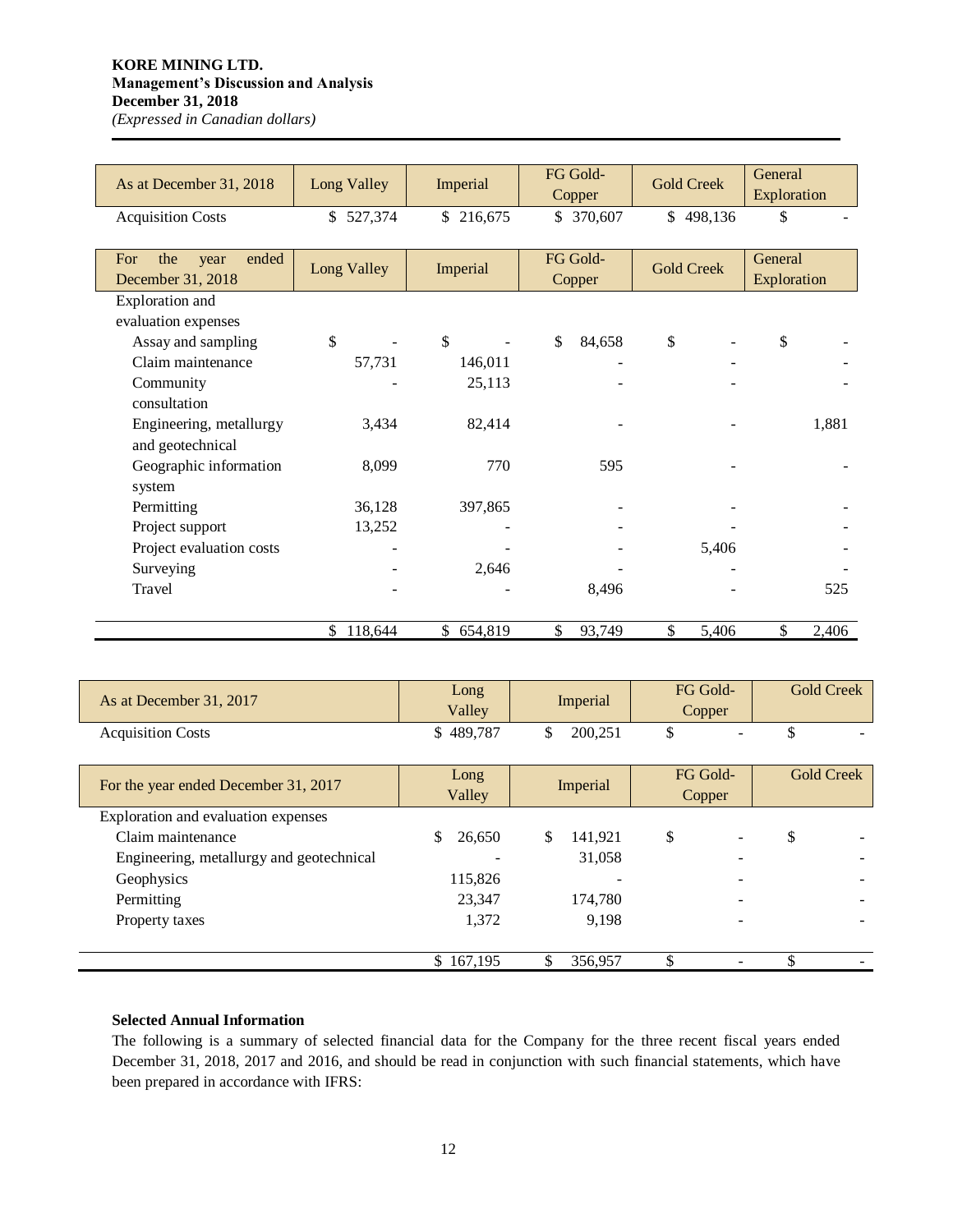| Item                                    | <b>Fiscal Year Ended</b> | <b>Fiscal Year Ended</b> | <b>Fiscal Year Ended</b> |
|-----------------------------------------|--------------------------|--------------------------|--------------------------|
|                                         | December 31, 2018        | December 31, 2017        | December 31, 2016        |
| Net loss                                | \$4,505,122              | \$1,296,244              | 733,636                  |
| Basic and diluted loss per common share | \$0.07                   | \$0.03                   | \$0.02                   |
| Total assets                            | \$2,174,535              | \$818,016                | \$315,174                |

# **Results of Operations**

For the three months ended December 31, 2018

During the three months ended December 31, 2018, the Company's net loss was \$3,077,613 (2017 - \$456,530). The main contributors were:

- Share-based compensation costs of \$453,250 (2017 \$nil) for the stock options vested during the period; there were no stock options granted during the comparative prior period.
- Listing expense of \$2,136,955 (2017 \$nil) was incurred during the period in connection with the Company's RTO that closed in October 2018.
- Investor relations expenses of \$130,466 (2017 \$19,221) which increased in the current quarter as a result of the RTO and the fact that the Company is now public. Investor relations expense includes conferences, presentations to investors and associated travel expenses;
- Exploration and evaluation expenses decreased to \$151,117 (2017 \$263,758) due to the Company's resources primarily being dedicated to the RTO in the current quarter.

# For the year ended December 31, 2018

During the year ended December 31, 2018, the Company's net loss was \$4,505,122 (2017 - \$1,296,244). The main contributors were:

- Share-based compensation of \$453,250 (2017 \$nil) for the stock options vested during the year; there were no stock option grants during 2017 while 1,755,000 options were granted during 2018.
- Listing expense of \$2,136,955 (2017 \$nil) was incurred during the period in connection with the Company's RTO that closed in October 2018.
- Investor relations expenses of \$238,089 (2017 \$26,221) which increased in the current year as a result of the RTO and the fact that the Company is now public. Investor relations expense includes conferences, presentations to investors and associated travel expenses;
- Exploration and evaluation expenses increased to \$875,023 (2017 \$524,152) in the current year. The increase in exploration and evaluation expenses reflects the Company's continued commitment to advancing it's projects through permitting, exploration and technical review
- Management fees of \$552,042 (2017 \$507,000) increased minimally during the year as a result of additional fees for CFO services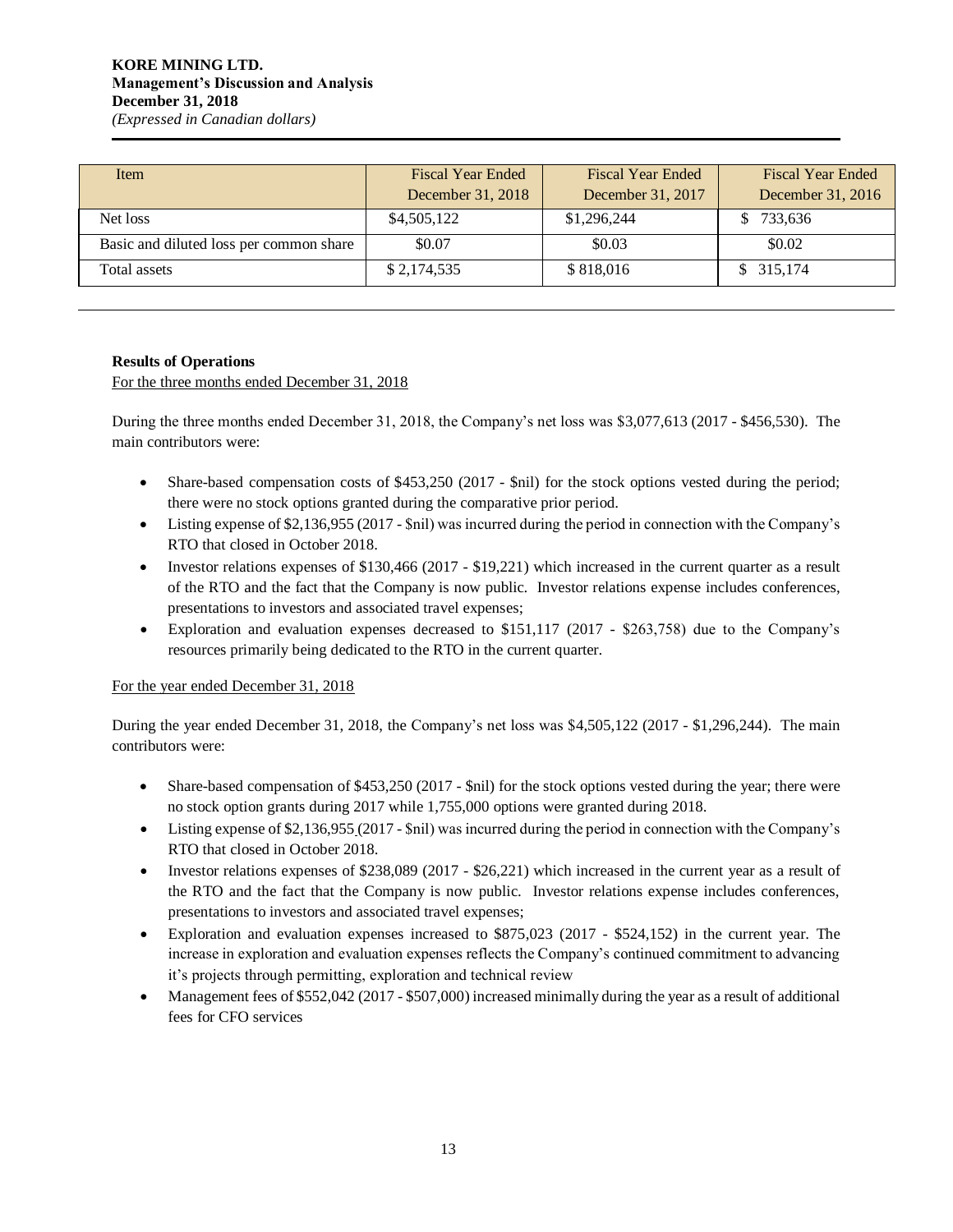# **Summary of Quarterly Results**

The following table sets forth selected quarterly financial information for each of the last eight quarters:

|                                                                | Dec 31,<br>2018 | <b>Sept 30,</b><br>2018 | <b>Jun 30,</b><br>2018 | <b>Mar 31,</b><br>2018 | Dec 31,<br>2017 | <b>Sept 30,</b><br>2017 | <b>Jun 30,</b><br>2017 | <b>Mar 31,</b><br>2017 |
|----------------------------------------------------------------|-----------------|-------------------------|------------------------|------------------------|-----------------|-------------------------|------------------------|------------------------|
| Net loss                                                       | \$3,077,613     | \$514,213               | \$477,407              | \$435,889              | \$456,530       | \$371,255               | \$289,983              | \$178,476              |
| <b>Basic</b><br>and<br>diluted<br>earnings (loss)<br>per share | \$0.04          | \$0.01                  | \$0.01                 | \$0.01                 | \$0.01          | \$0.01                  | \$0.01                 | \$0.00                 |

# **Liquidity, Capital Resources and Going Concern**

The consolidated financial statements have been prepared on a going concern basis which assumes that the Company will be able to realize its assets and discharge its liabilities in the normal course of business for the foreseeable future.

The continuing operations of the Company are dependent upon the Company's ability to arrange adequate financing in the near term. However, there can be no assurance that the Company will be able to obtain adequate financing in the future or that the terms of such financing will be favorable. If adequate financing is not available when required, the Company may be required to delay, scale back or eliminate various programs and may be unable to continue operations. The Company will seek such additional financing through debt or equity offerings, but there can be no assurance that such financing will be available on terms acceptable to the Company or at all.

As at December 31, 2018, the Company had a cash balance of \$30,620 and a working capital deficit of \$925,700 with current liabilities of \$1,477,513. The Company has incurred losses since inception and does not generate any cash inflows from operations. For the year ended December 31, 2018, cash used in operating activities totaled \$1,901,767. Subsequent to December 31, 2018, the Company entered into definitive arrangements for a financing of \$4,000,000.

The Company's ability to continue to meet its obligations and carry out its planned exploration activities for at least the next twelve months is uncertain and dependent upon the continued financial support of its shareholders and on securing additional financing. There is, however, no assurance that any such initiatives will be sufficient and, as a result, there is significant doubt regarding the going concern assumption and, accordingly, the ultimate appropriateness of the use of accounting principles applicable to a going concern. The Company's consolidated financial statements do not reflect the adjustments to the carrying values of assets and liabilities and the reported expenses and balance sheet classifications that would be necessary if the Company were unable to realize its assets and settle its liabilities as a going concern in the normal course of operations for at least 12 months following the year end. These adjustments could be material.

# *Cash Used In Operating Activities*

Net cash used in operating activities during the year ended December 31, 2018 was \$1,901,767 (2017 - \$915,795). Cash was mostly spent on technical work, consulting fees, investor relations expenses, legal fees, and general and administrative costs.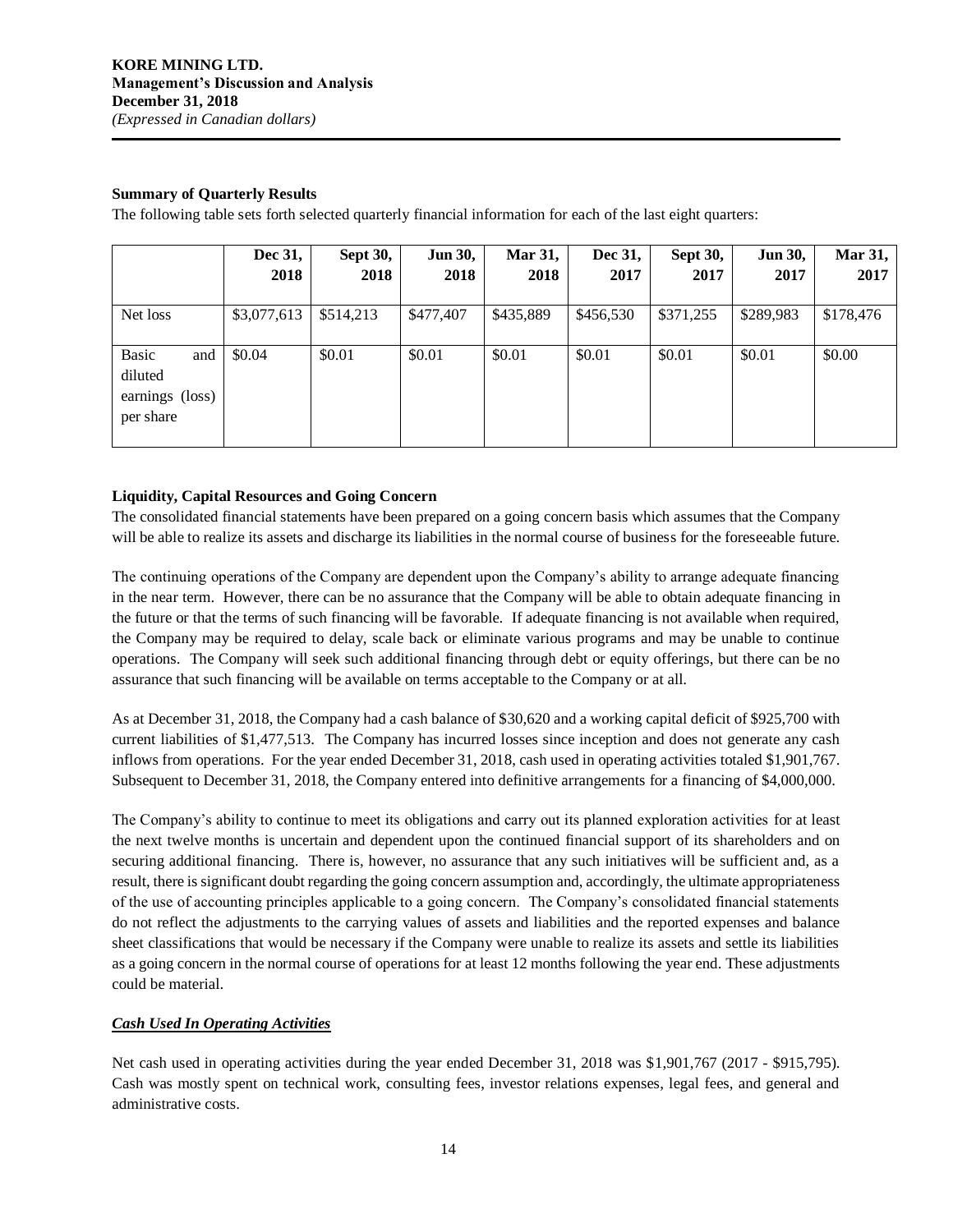## *Cash Used In Investing Activities*

Total cash used in investing activities during the year ended December 31, 2018 was \$165,421 (2017 - \$654,865), related to exploration work, acquisition payments, property reports (including mineral resource report and work on updating engineering reports) and related costs.

# *Cash Generated by Financing Activities*

Total net cash generated by financing activities during the year ended December 31, 2018 was \$2,011,643 (2017 - \$1,578,205), which consisted primarily of \$1,945,630 obtained through the October 2018 financing, net of share issue costs.

# **Outstanding Share Data**

The Company's authorized share capital consists of an unlimited number of common shares without par value. At December 31, 2018, there were 71,241,014 shares issued and outstanding (December 31, 2017 - 17,907,220 shares).

|                                      | Number of                      | <b>Exercise Price</b> | <b>Expiry Date</b> |
|--------------------------------------|--------------------------------|-----------------------|--------------------|
|                                      | <b>Shares/Options/Warrants</b> |                       |                    |
| <b>Issued and Outstanding Shares</b> | 71,241,914                     |                       |                    |
| Warrants                             | 335,772                        | \$1.50                | May 31, 2019       |
| Warrants **                          | 1,333                          | \$0.90                | May 31, 2019       |
| Warrants                             | 121,500                        | \$1.25                | June 10, 2020      |
| Agents' Warrants                     | 308,000                        | \$0.50                | October 21, 2020   |
| Warrants                             | 2,200,000                      | \$0.75                | October 21, 2020   |
| <b>Stock Options</b>                 | 300,000                        | \$0.50                | November 2, 2021   |
| <b>Stock Options</b>                 | 1,375,000                      | \$0.50                | November 1, 2023   |
| <b>Stock Options</b>                 | 3,000,000                      | \$0.14                | January 12, 2024   |
| Fully Diluted at April 30, 2019      | 78,883,519                     |                       |                    |

As of the date of this MD&A, the following shares, warrants and options were outstanding:

\*\* Warrants are convertible into units consisting of one common share and one half warrant; each whole warrant entitles the holder to acquire one additional common share at an exercise price of \$1.50 until May 31, 2019.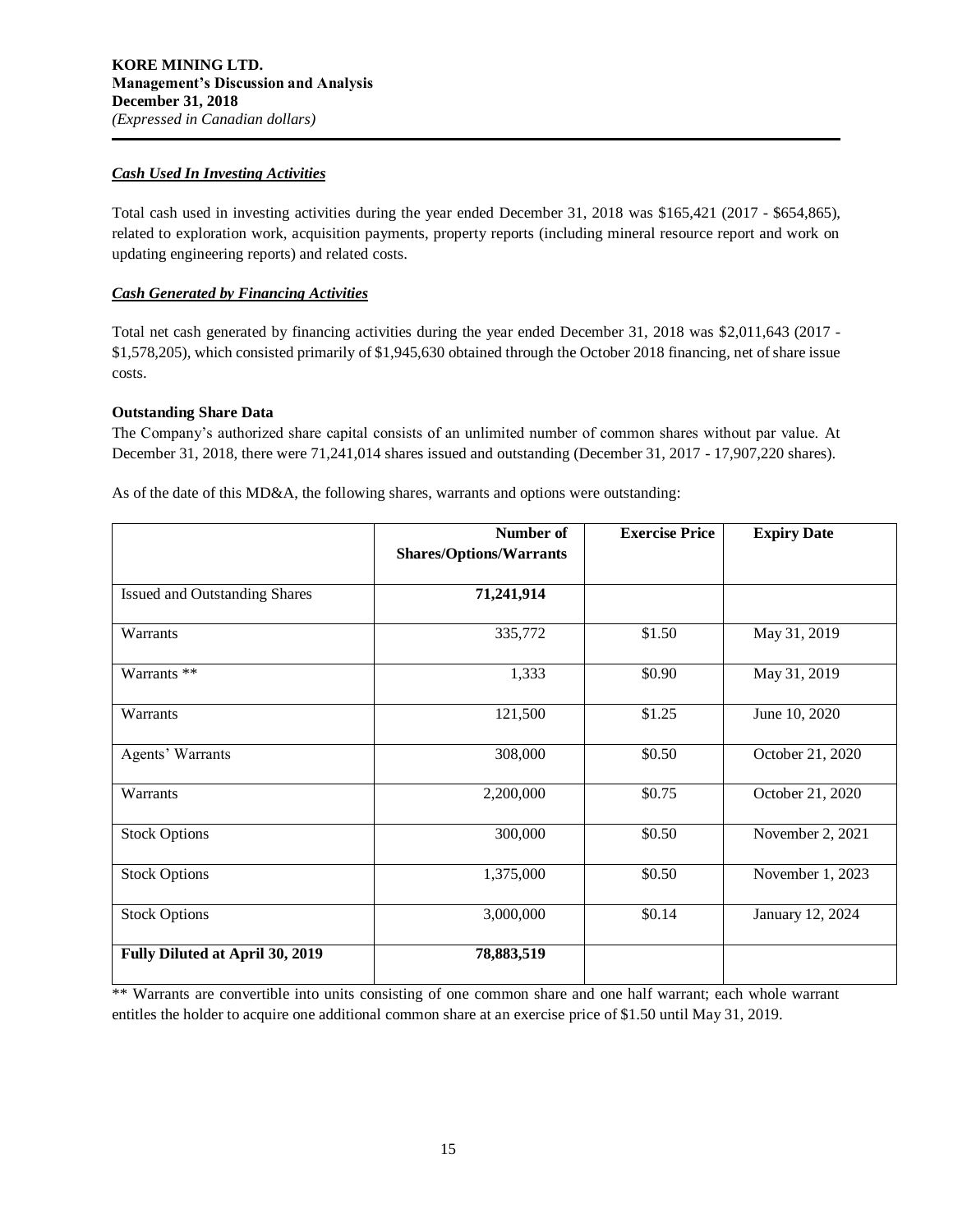#### **Financial Instruments and risk management**

#### (a) Financial instrument classification

The Company`s financial instruments consist of cash, deposits, amounts receivable and trade and other accounts payable.

Upon initial recognition, the Company measures its cash, amounts receivable, trade and other accounts payable at amortized cost.

The estimated fair market values of the Company`s financial instruments approximate their carrying values due to their short-term nature.

#### (b) Financial Risk Management

The Company may be exposed to risks of varying degrees of significance which could affect its ability to achieve its strategic objectives. The main objectives of the Company's risk management processes are to ensure that risks are properly identified and that the capital base is adequate in relation to those risks. The principal risks to which the Company is exposed are described below.

#### (c) Interest rate risk

Interest rate risk is the risk arising from the effect of changes in prevailing interest rates on the Company's financial instruments. The Company's cash balances held at financial institutions earn interest at rates which vary according to prevailing rates. The Company does not deem the associated interest rate risk to be material.

#### (d) Credit risk

Credit risk is the risk of potential loss to the Company if a counter party to a financial instrument fails to meet its contractual obligations. The Company does not consider that it is exposed to any material credit risks.

# (e) Foreign currency risk

Foreign currency risk is the risk that the fair value of, or future cash flows from, the Company's financial instruments will fluctuate because of changes in foreign exchange rates. The Company maintains a portion of its cash reserves in United States dollars which are, therefore, subject to fluctuations in foreign exchange rates.

At December 31, 2018, the Company has certain monetary items denominated in United States Dollars. Based on these net exposures, a 10% appreciation or depreciation of the Canadian dollar against the United States dollar would result in an increase or decrease of \$7,300 in the Company's net loss.

## (f) Liquidity risk

Liquidity risk is the risk that the Company will not meet its financial obligations as they fall due. See "Liquidity, Capital Resources and Going Concern" section.

#### **Related party transactions and balances**

#### *Related party transactions*

During the year ended December 31, 2018, the related party transactions (excluding key management compensation) were as follows: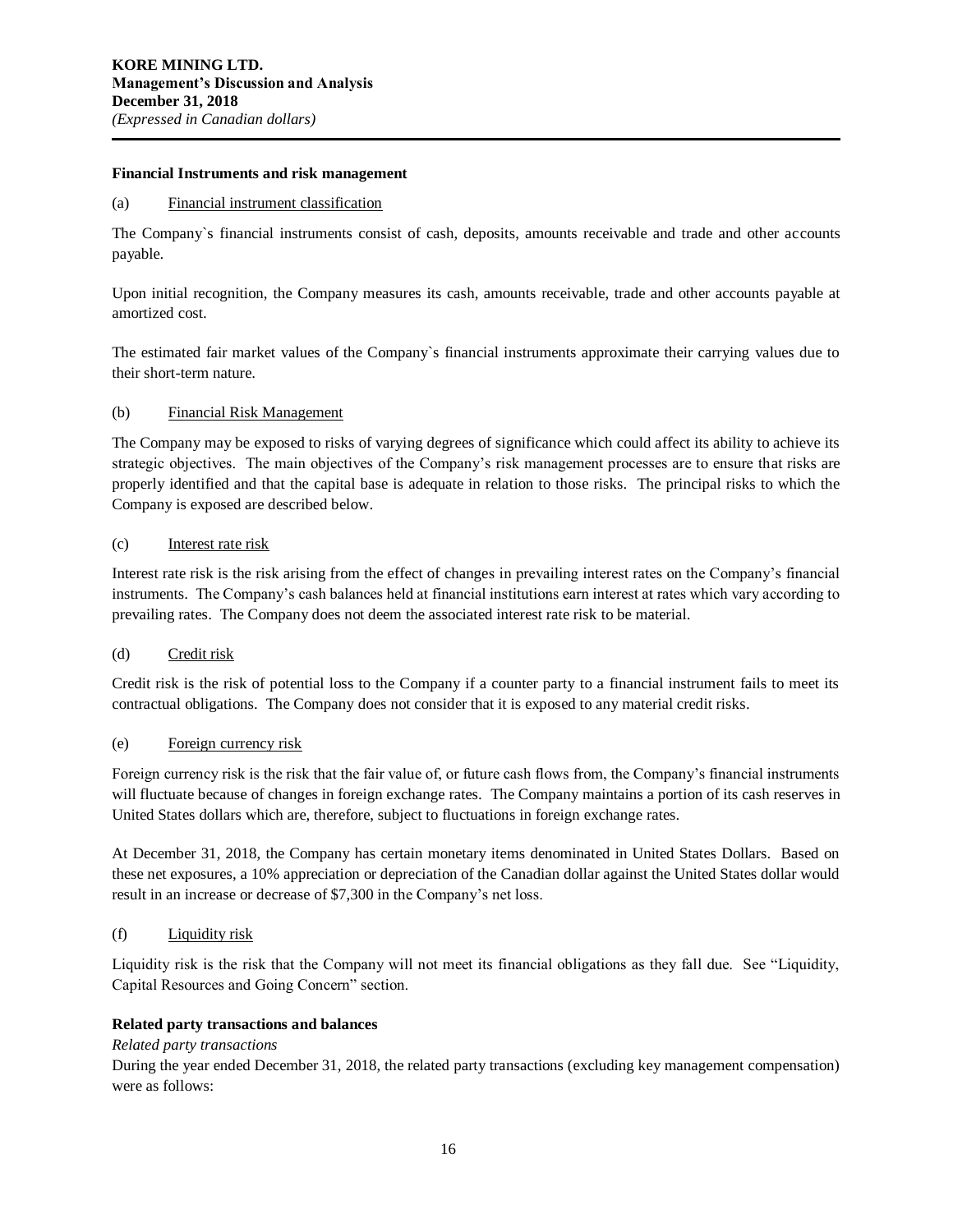a) A company owned by a relative of a director and officer provided marketing consulting services of \$44,740 (2017 - \$10,500) for the year ended December 31, 2018.

b) Advances of \$200,000 were provided by a director and CEO (2017 - \$nil); this amount has no fixed repayment date and does not bear interest.

c) Amounts owing to related parties are unsecured, non-interest bearing and due on demand. As at December 31, 2018, \$635,746 (2017 - \$131,456) is due to related parties, including the \$200,000 advance noted above, which is included in accounts payable.

## *Key management compensation*

Key management are those personnel having the authority and responsibility for planning, directing and controlling the Company and include the Chairman, President & Chief Executive Officer, Chief Financial Officer and Directors. For the year ended December 31, 2018, total key management compensation was \$910,110, which includes management fees and salaries of \$500,000 and share-based compensation of \$410,110.

## **Significant judgments, estimates and assumptions**

The preparation of the Company's consolidated financial statements in conformity with IFRS requires management to make judgments, estimates and assumptions that affect the reported amounts of assets and liabilities and disclosures of contingent assets and liabilities at the date of the consolidated financial statements and the reported amounts of income and expenses during the reporting period. Estimates and assumptions are continually evaluated and are based on management's experience and other factors, including expectations of future events that are believed to be reasonable under the circumstances. Actual results could differ from these estimates.

#### *Critical Judgments*

The preparation of these consolidated financial statements requires the Company to make judgments regarding the going concern of the Company as discussed in Note 2 to the financial statements.

The Company is also required to make significant judgments on the ongoing feasibility of exploration and evaluation assets, and whether there are indicators that the right to explore the specific area has expired or will be allowed to expire, that further exploration and evaluation plans have changed, or whether development of a specific area is unlikely to recover existing exploration and evaluation costs. If any of these indicators are present, management would need to assess whether the exploration and evaluation property should be impaired.

#### **Recent Accounting Standards**

Effective January 1, 2018, the following standard was adopted:

IFRS 9, Financial Instruments: New standard that replaced IAS 39 for classification and measurement of financial assets, which was effective for annual periods beginning on or after January 1, 2018. The Company adopted IFRS 9, retrospectively, without restatement of prior year financial statements. There was no impact of IFRS 9 on the carrying values or disclosure of the Company's financial assets and liabilities on the date of transition.

Effective January 1, 2018, the Company classifies its financial assets and liabilities in the following measurement categories - i) those to be subsequently measured at amortized cost; or ii) those to be subsequently measured at fair value (either through other comprehensive income, or through profit or loss ("FVTPL")).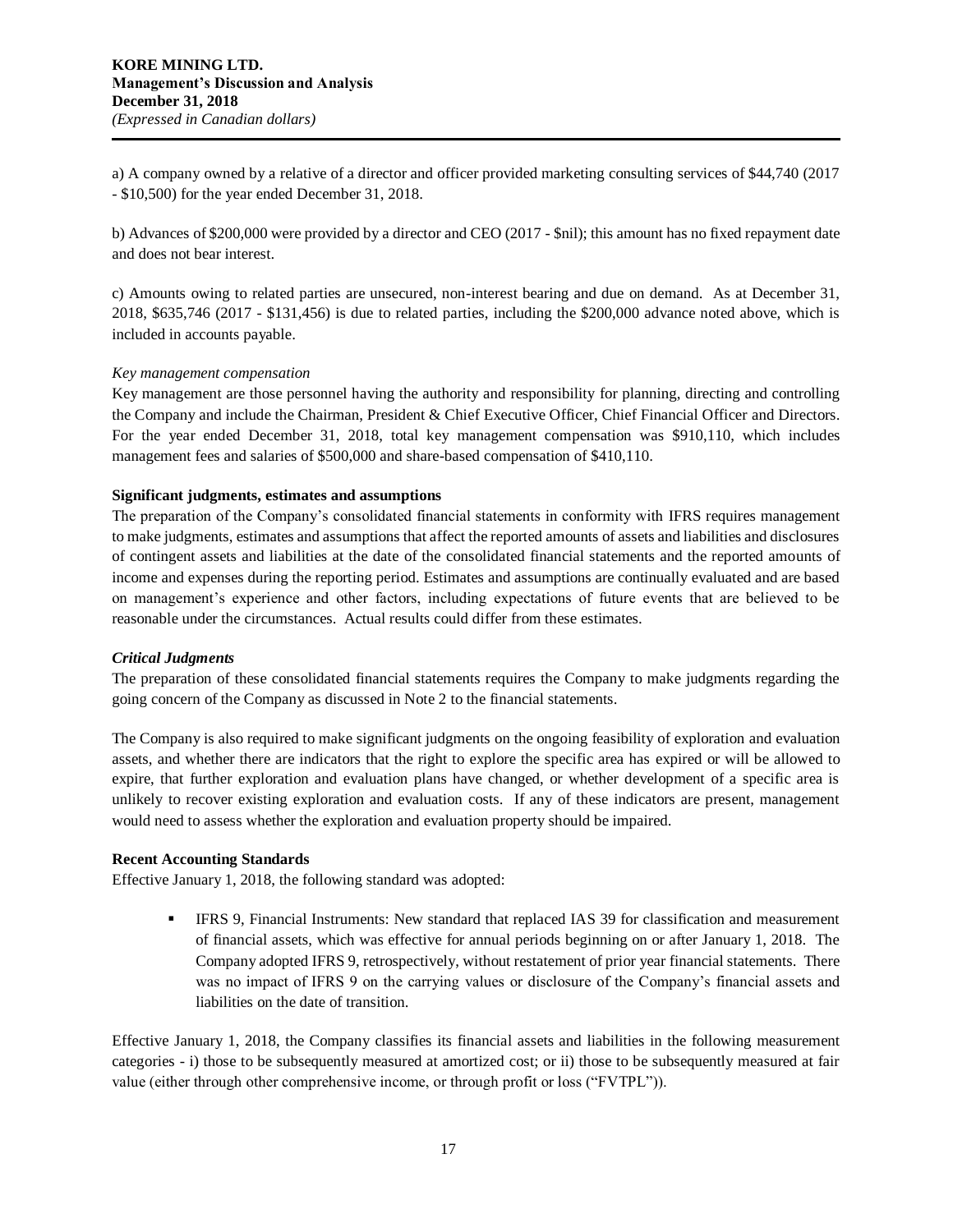The classification is driven by business model for managing the financial assets and their contractual cash flow characteristics.

| Financial Instrument                | Classification under IFRS 9 | Classification under IAS 38 |  |
|-------------------------------------|-----------------------------|-----------------------------|--|
|                                     | (Effective January 1, 2018) | (Until December 31, 2017)   |  |
| Cash and cash equivalents, deposits | Amortized cost              | Loans and receivables       |  |
| Amounts receivable                  | Amortized cost              | Loans and receivables       |  |
| Trade and other accounts payable    | Amortized cost              | Other financial liabilities |  |

The Company classifies its financial liabilities as those to be subsequently measured at amortized cost.

At initial recognition financial assets and liabilities are measured at fair value less transaction costs except for financial assets classified as FVTPL, where transaction costs are expensed directly to profit or loss.

The following standard has not yet been adopted by the Company

**• IFRS 16, Leases: New standard to establish principles for recognition, measurement, presentation and** disclosure of leases with an impact on lessee accounting, effective for annual periods beginning on or after January 1, 2019. The Company does not currently expect the adoption of this standard to have a significant measurement or disclosure impact on its financial statements.

# **Risks:**

# **Mining Risks**

The Company is subject to the risks typical in the mining business including uncertainty of success in exploration and development; operational risks including unusual and unexpected geological formations, and other conditions involved in the drilling and removal of material as well as environmental damage and other hazards; risks that intended drilling schedules or estimated costs will not be achieved; and risks of fluctuations in the price of commodities and currency exchange rates. Commodity prices are subject to volatile price movements over short periods of time and are affected by numerous factors, all of which are beyond the Company's control, including expectations of inflation, levels of interest rates, the demand for commodities, global or regional political, economic and banking crises and production rates in major producing regions. The aggregate effect of these factors is impossible to predict with any degree of certainty.

# **Business Risks**

Natural resources exploration, development, production and processing involve a number of business risks, some of which are beyond the Company's control. These can be categorized as operational, financial and regulatory risks.

• Operational risks include finding and developing reserves economically, marketing production and services, product deliverability uncertainties, changing governmental law and regulation, hiring and retaining skilled employees and contractors and conducting operations in a cost effective and safe manner. The Company continuously monitors and responds to changes in these factors and adheres to all regulations governing its operations. Insurance may be maintained at levels consistent with prudent industry practices to minimize risks however the Company is not fully insured against all risks nor are all such risks insurable.

• Financial risks include fluctuations in commodity prices, interest rates and foreign exchange rates, all of which are beyond the Company's control.